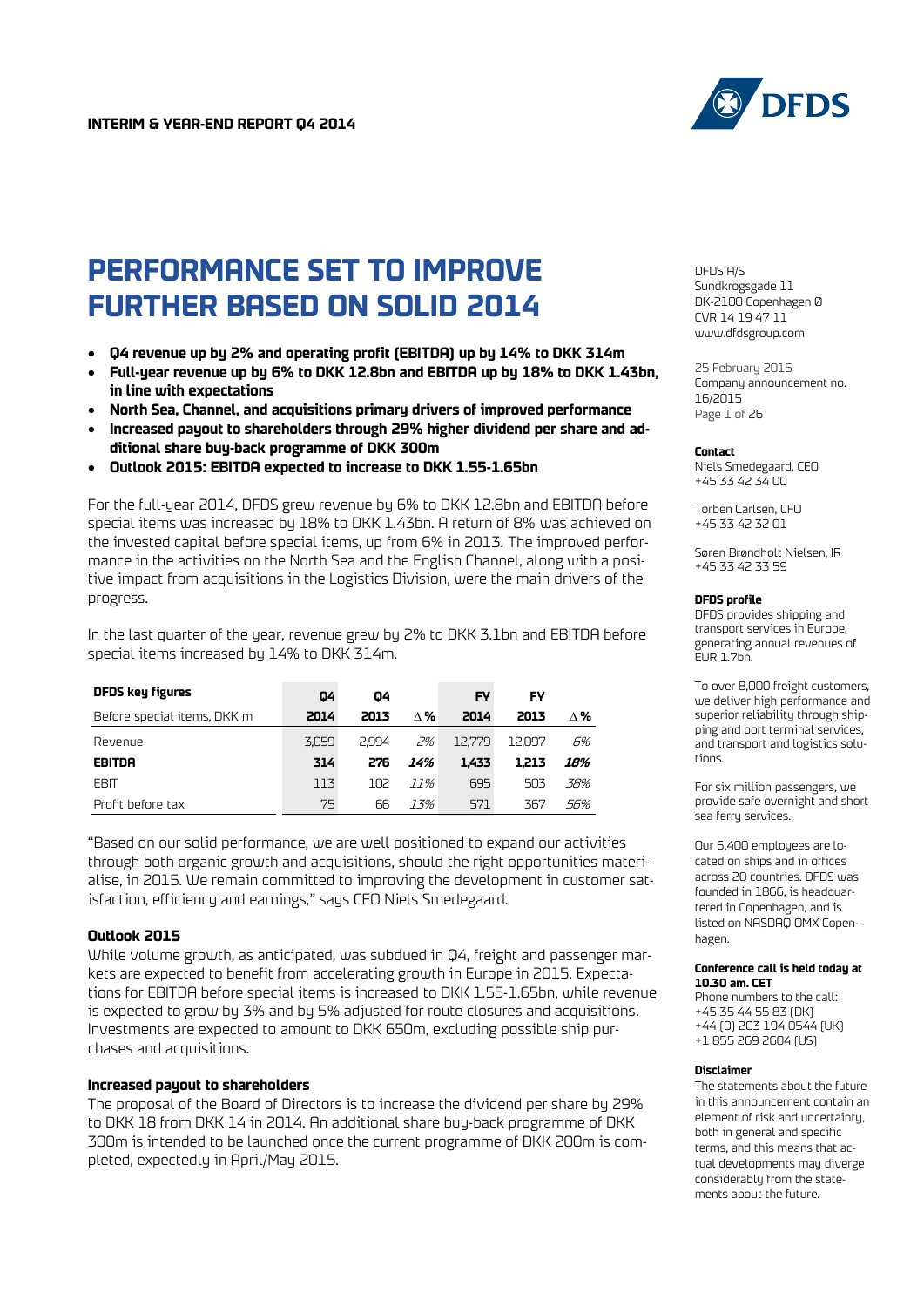**Interim & year -end report Q4 2014**

**Page 2 /26**

### **DFDS Group – Key figures**

|                                                                          | 2014   | 2013                     | 2014      | 2013      |
|--------------------------------------------------------------------------|--------|--------------------------|-----------|-----------|
| DKK m                                                                    | Q4     | Q4                       | Full year | Full year |
|                                                                          |        |                          |           |           |
| Income statement                                                         |        |                          |           |           |
| Revenue                                                                  | 3,059  | 2,994                    | 12,779    | 12,097    |
| <b>Shipping Division</b>                                                 | 2,039  | 2,037                    | 8,733     | 8,530     |
| Logistics Division                                                       | 1,159  | 1,117                    | 4,625     | 4,183     |
| Non-allocated items                                                      | 71     | 64                       | 284       | 290       |
| Eliminations                                                             | $-210$ | -224                     | $-863$    | -906      |
| Operating profit before depreciation (EBITDA) and special items          | 314    | 276                      | 1,433     | 1,213     |
| <b>Shipping Division</b>                                                 | 284    | 268                      | 1,309     | 1,148     |
| Logistics Division                                                       | 58     | 46                       | 200       | 149       |
| Non-allocated items                                                      | $-28$  | $-38$                    | $-76$     | -84       |
|                                                                          |        |                          |           |           |
| Profit/loss on disposal of non-current assets, net                       | 6      | 1                        | 9         | 6         |
| Operating profit (EBIT) before special items                             | 113    | 102                      | 695       | 503       |
| Special items, net                                                       | $-39$  | 1                        | $-70$     | $-17$     |
| Operating profit (EBIT)                                                  | 74     | 103                      | 626       | 486       |
| Financial items, net                                                     | $-38$  | -36                      | $-124$    | $-136$    |
| Profit before tax                                                        | 36     | 67                       | 502       | 350       |
| Profit for the period                                                    | 11     | 78                       | 434       | 327       |
| Profit for the period excluding non-controlling interest                 | 13     | 78                       | 435       | 325       |
|                                                                          |        |                          |           |           |
| Capital                                                                  |        |                          |           |           |
| Total assets                                                             |        |                          | 12,249    | 12,311    |
| Equity attributable to equity holders of DFDS A/S                        |        |                          | 6,076     | 6,263     |
| Equity                                                                   |        |                          | 6,127     | 6,318     |
| Net interest bearing debt                                                |        |                          | 2,467     | 2,189     |
| Invested capital, end of period                                          |        |                          | 8,633     | 8,555     |
| Invested capital, average                                                | 8,749  | 8,587                    | 8,578     | 8,633     |
|                                                                          |        |                          |           |           |
| Average number of employees                                              |        |                          | 6,363     | 5,930     |
| Cash flow                                                                |        |                          |           |           |
| Cash flow from operating activities before financial items and after tax | 279    | 256                      | 1,398     | 1,501     |
| Cash flow to/from investments                                            | $-265$ | $-193$                   | $-1,069$  | -943      |
| - Acquisition of enterprises and activities                              | -4     | -1                       | -85       | -99       |
| - Other investments, net                                                 | $-261$ | $-192$                   | $-984$    | -844      |
| Free cash flow (FCFF)                                                    | 14     | 63                       | 329       | 558       |
|                                                                          |        |                          |           |           |
| Operations and return                                                    |        |                          |           |           |
| Number of ships at balance sheet date                                    |        |                          | 53        | 57        |
| Revenue growth, %                                                        | 2.2    | 5.3                      | 5.6       | 3.4       |
| EBITDA-margin, % (before special items)                                  | 10.3   | 9.2                      | 11.2      | 10.0      |
| Operating margin, % (before special items)                               | 3.7    | 3.4                      | 5.4       | 4.2       |
| Revenue, invested capital average, (times)                               |        |                          | 1.49      | 1.40      |
| Return on invested capital before special items (ROIC) p.a., %           |        |                          | 8.0       | 5.8       |
| Return on invested capital after special items (ROIC) p.a., %            |        |                          | 7.2       | 5.7       |
| Return on equity p.a., %                                                 |        |                          | $7.1\,$   | 4.9       |
| Capital and per share                                                    |        |                          |           |           |
| Equity ratio, %                                                          |        |                          | 50.0      | 51.3      |
| Net interest bearing debt/EBITDA, (times)                                |        |                          | 1.72      | 1.80      |
| Earnings per share (EPS), DKK                                            | 1.08   | 6.17                     | 34.92     | 23.34     |
| Dividends per share, DKK                                                 |        |                          | 18        | 14        |
| Number of shares, '000                                                   |        |                          | 12,650    | 14,856    |
| Weighted average number of circulating shares, '000                      |        |                          | 12,449    | 13,932    |
| Share price, DKK                                                         |        |                          | 591       | 437       |
| Market value                                                             | $\sim$ | $\overline{\phantom{a}}$ | 7,177     | 5,559     |

Definitions on page 26.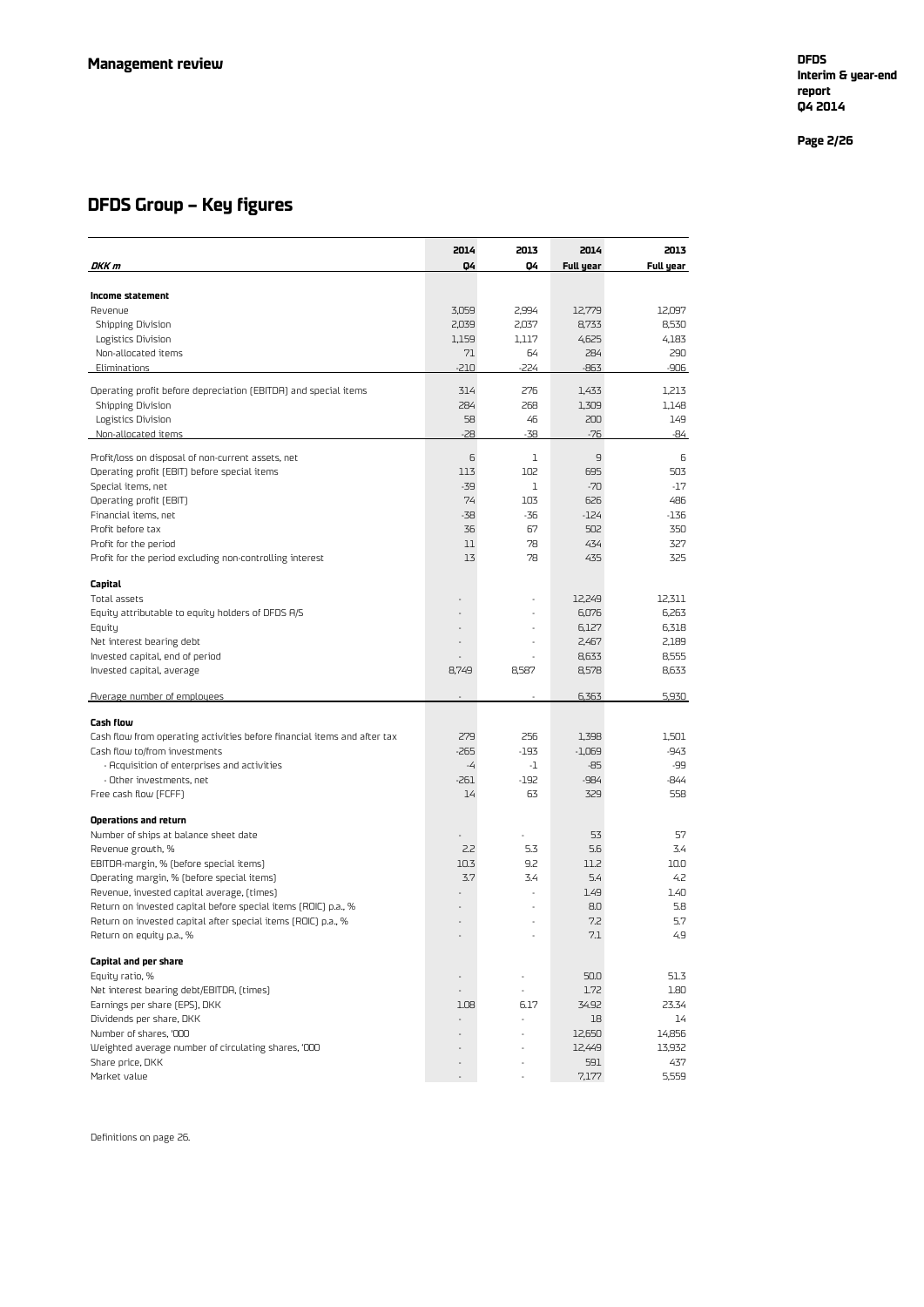#### **Page 3/26**

### **North European market overview**

Overall economic growth in the EU continued to be subdued in Q4, particularly on the Continent which, among other things, led to a slowdown in Swedish exports to continental markets. The UK economy continued to expand in Q4, albeit at a lower pace than recent quarters.

In 2015, economic growth in the EU is expected to increase, fuelled by monetary easing and a lower oil price compared to 2014.

Freight customers are still price sensitive and although capacity utilisation in northern European transport markets, mainly shipping and haulage, is increasing, pricing remains competitive. Passenger volumes were stable in Q4.

### **Important events in Q4**

#### **Route network changes**

An agreement with Syndicat Mixte de Promotion de L'Activité Transmanche (SMPAT) to extend DFDS' operation and marketing of the Newhaven-Dieppe ferry service for an additional year, 2015, was reached at the end of October.

The loss making freight route between Gothenburg and Tilbury was closed on 30 October due to the expiry of a major customer agreement.

The Portsmouth-Le Havre route was closed at the end of December 2014 following continued losses on the route.

#### **Cancellation of shares completed**

Following completed share buy-back programmes, an extraordinary general meeting on 19 November 2014 approved a reduction of DFDS A/S' share capital by nominally DKK 65,000,000 by cancellation of part of the holding of own shares. On 19 December 2014, the Danish Business Authority registered the cancellation, and from 23 December the cancellation had effect in Nasdaq OMX Copenhagen's systems.

#### **Participation in Polferries sales process**

On 12 December 2014, DFDS confirmed its participation in the Polish State Treasury's Polferries sales process. DFDS' interest and participation is driven by the strategy of expanding the route network through value creating acquisitions.

#### **Important events after Q4**

#### **Channel competition case**

On 9 January 2015, the UK Competition Appeal Tribunal (CAT) rejected the appeals lodged by Eurotunnel and SCOP against the Competition & Markets Authority's (CMA) ban on Eurotunnel/SCOP operating ferries from Dover.

Subsequently, Eurotunnel announced that they would seek to sell its ferry activities, while SCOP received permission from Court of Appeal for an expedited appeal. A hearing is expected to take place no later than 13 March 2015.

#### **Options awarded**

On 17 February 2015, DFDS awarded a total of 93,689 share options to the Executive Board and a number of key employees. The theoretical value of the share options is DKK 7.5m calculated according to the Black-Scholes model

#### **Annual report**

DFDS' annual report for 2014 was released today and is available from [http://www.dfdsgroup.com/Investors/Reports/Docu](http://www.dfdsgroup.com/Investors/Reports/Documents/DFDS-Annual-Report-2014.pdf)[ments/DFDS-Annual-Report-2014.pdf](http://www.dfdsgroup.com/Investors/Reports/Documents/DFDS-Annual-Report-2014.pdf)

#### **Annual general meeting**

DFDS' annual general meeting will be held on 24 March 2015 at 14:00 at Radisson SAS Falconer Hotel and Conference Centre, Falkoner Allé 9, DK-2000 Frederiksberg, Denmark.

#### **Cash distribution to shareholders**

The proposal of the Board of Directors to the 2015 annual general meeting (AGM) is to increase the dividend to DKK 18 per share from DKK 14 in 2014.

An additional share buy-back programme of DKK 300m is planned to launch once the current programme of DKK 200m is completed, expectedly in April/May 2015.

### **Financial performance**

| Revenue                                                                                                                                                                                                        |                                        |         |        |           |
|----------------------------------------------------------------------------------------------------------------------------------------------------------------------------------------------------------------|----------------------------------------|---------|--------|-----------|
| DKK m                                                                                                                                                                                                          | 04 2014                                | 04 2013 | Change | Change, % |
| Shipping Division                                                                                                                                                                                              | 2,039                                  | 2,037   | $\geq$ | N. I      |
| Logistics Division                                                                                                                                                                                             | 1,159                                  | 1.117   | 42     | 3.8       |
| Non-allocated items                                                                                                                                                                                            | 71                                     | 64      | 7      | 10.9      |
| Eliminations                                                                                                                                                                                                   | $-210$                                 | $-224$  | 14     | 6.3       |
| <b>DFDS Group</b>                                                                                                                                                                                              | 3,059                                  | 2,994   | 65     | 22        |
| Revenue<br>The Group's revenue for Q4 was DKK 3,059m, an in-<br>crease of 2.2% compared to 2013.                                                                                                               | The Shipping Division's revenue of DKK |         |        |           |
| 2,039m was on a level with 2013 and increased by<br>2.6% adjusted for closure of routes in Q4 2014.<br>Lower revenue, following capacity reductions, on<br>some routes offset higher revenue in other parts of |                                        |         |        |           |

#### **Revenue**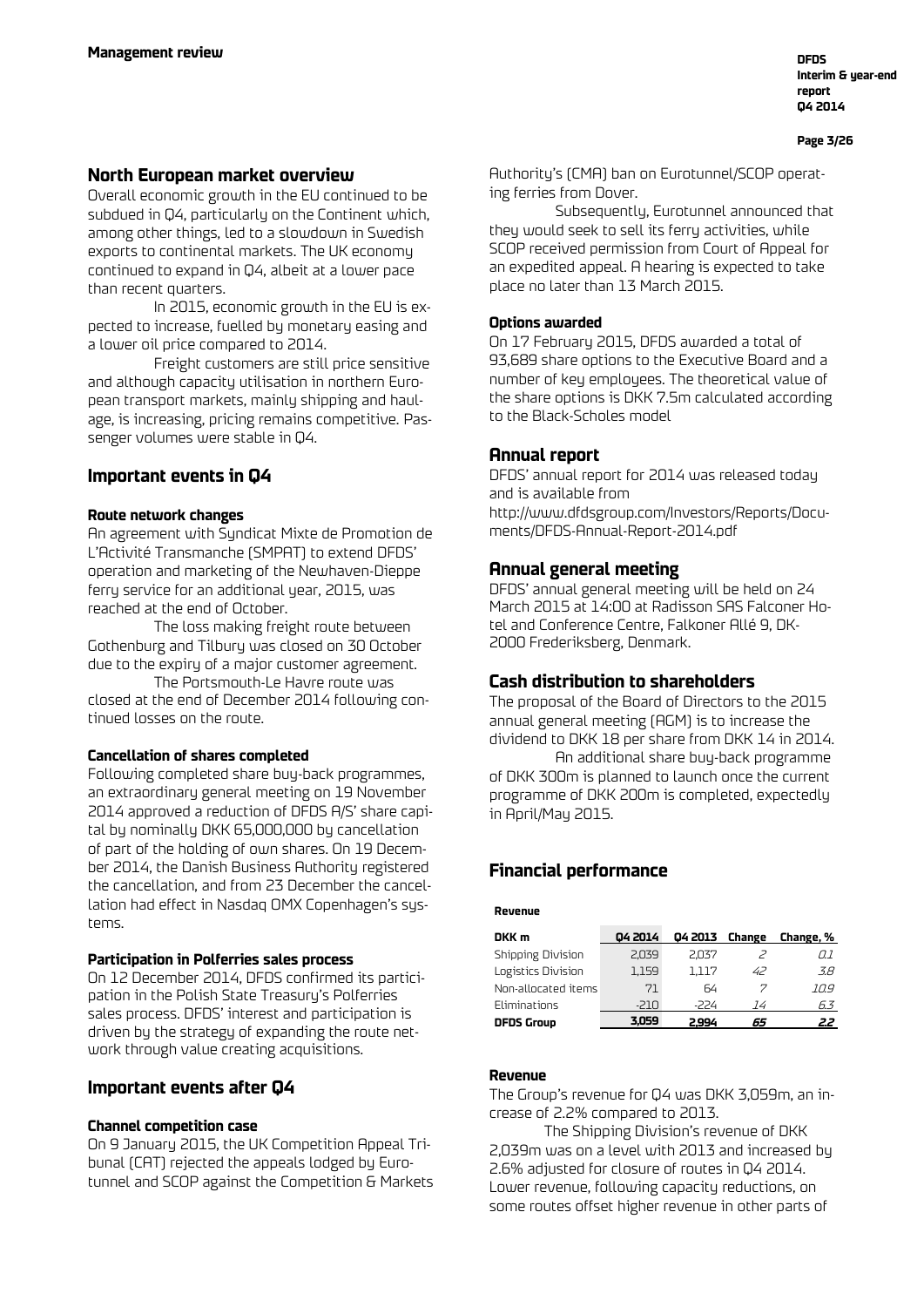**Page 4/26**

the network. Charter revenue from ships increased considerably compared to last year.

The Logistics Division's revenue increased by 3.8% to DKK 1,159m. Adjusted for acquisitions, revenue decreased by 2.3% as revenue in the business units Nordic and Continent decreased.

For the full-year, revenue increased by 6% to DKK 12,779m in 2014 following an increase of 2.4% in the Shipping Division's revenue to DKK 8,733m and an increase of 10.6% in the Logistics Division's revenue to DKK 4,625m. Adjusted for acquisitions made in 2013 and 2014, the Logistics Division's revenue increased by 3.2%.

#### **Operating profit before depreciation (EBITDA) and special items**

The Group's EBITDA before special items increased by 14% in Q4 to DKK 314m following higher earnings in both divisions.

#### **Operating profit before depreciation (EBITDA) & special items**

| DKK m               | 04 2014 | 04 2013 |    | Change Change, % |
|---------------------|---------|---------|----|------------------|
| Shipping Division   | 284     | 268     | 16 | 5.9              |
| Logistics Division  | 58      | 46      | 72 | 26.N             |
| Non-allocated items | -28     | -38     |    | -27.1            |
| <b>DFDS Group</b>   | 314     | 276     | 38 | 13.8             |
| EBITDA-margin, %    | 103     | 92      |    | 114              |

The Shipping Division's EBITDA increased by 6% to DKK 284m mainly due to higher earnings in the business units North Sea, Channel and Passenger, and, in addition, higher earnings from charter of ships. This offset lower earnings in Baltic Sea and France & Mediterranean.



The Logistics Division's EBITDA improved by 28.0% to DKK 58m mainly driven by the business unit UK & Ireland, including a positive impact from acquisitions.

For the full-year, the Group's EBITDA increased by 18% to DKK 1,433m following an increase in the Shipping Division's EBITDA by 14% to DKK 1,309m and an increase in the Logistics Division's EBITDA by 34% to DKK 200m.

#### **Operating profit (EBIT) before special items**

Total depreciation rose by DKK 26m to DKK 202m mainly due to higher ship depreciations related to dockings, ship upgrades and delivery of new ships. The acquisition of two logistics companies in 2014 also increased depreciations.

The Group's EBIT before special items for Q4 was DKK 113m, an increase of 10.8% compared to 2013.

For the full-year, the Group's EBIT before special items increased by 38% to DKK 695m following an increase in the Shipping Division's EBIT by 28% to DKK 670m and an increase in the Logistics Division's EBITDA by 33% to DKK 123m.

| Associated companies and joint ventures, profits on disposals and |
|-------------------------------------------------------------------|
| depreciation                                                      |

| DKK m                            | 04 2014 | 04 2013 | Change | Change, % |
|----------------------------------|---------|---------|--------|-----------|
| EBITDA before special            |         |         |        |           |
| items                            | 314     | 276     | -38    | 13.8      |
| Associated companies             |         |         |        |           |
| and joint ventures               | $-5$    |         | -6     | n.a.      |
| Profit on disposals              | F       |         | 5      | n.a.      |
| Depreciation/Impairment          | $-202$  | $-176$  | -26    | -14.8     |
| <b>EBIT before special items</b> | 113     | 102     | 11     | 10.8      |

#### **Special items**

In Q4, special items amounted to a net cost of DKK 39m mainly related to the closure of Portsmouth-Le Havre, DKK 29m, and Esbjerg-Harwich, DKK 7m. For the full-year, special items amounted to DKK -70m.

#### **Financial items**

The total net cost of financing was DKK 2m higher in Q4. The net interest cost was DKK 3m below 2013 and there was a positive variance of DKK 8m on exchange rate adjustments in Q4. The cost of Other items was DKK 13m above 2013 due to capitalisation of interest costs related to previous periods in Q4 2013.

#### **Financial items**

| DKK m                     | 04 2014 | 04 2013 |     | Change Change, % |
|---------------------------|---------|---------|-----|------------------|
| Interest, net             | -22     | -25     |     | 124              |
| Exchange rate             |         |         |     |                  |
| gains/losses, net         | $-7$    | -11     | н   | n.a.             |
| Other items               | -13     |         | -13 | n.a.             |
| <b>Total finance, net</b> | -38     | -36     |     |                  |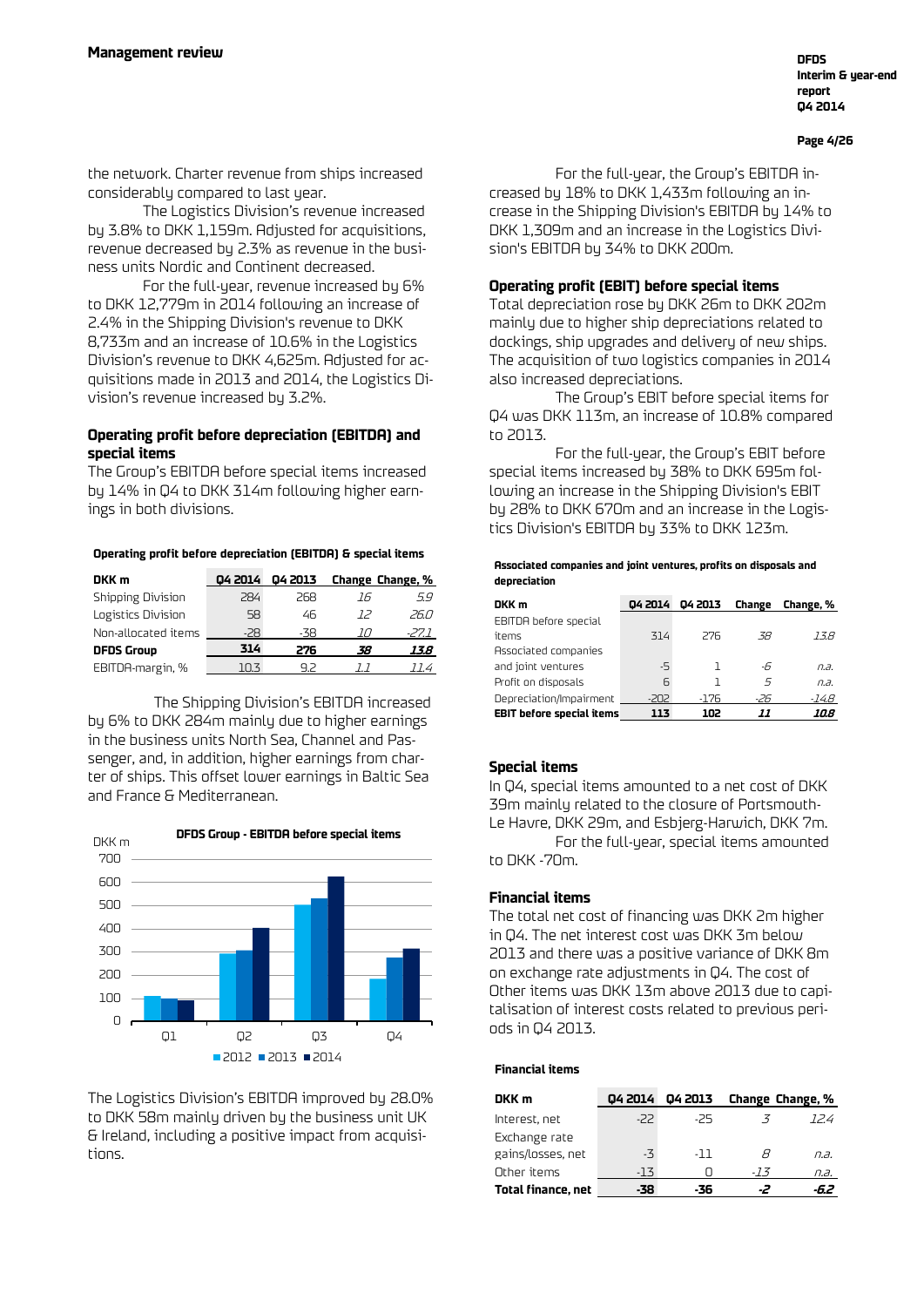#### **Page 5/26**

#### **Profit before tax**

Profit before tax for Q4 was DKK 36m, a decrease of 46.7% from DKK 67m in 2013. Excluding special items, the profit before tax increased by 5.6% to DKK 70m.

For the full-year, the profit before tax was DKK 502m and DKK 571m before special items.

Earnings per share for the quarter was DKK 1.08 compared to DKK 6.17 in Q4 2013. The reduction was due to negative variances on special items and the tax on profit.

#### **Cash flow and investments**

Free cash flow (FCFF) for the quarter was positive by DKK 14m after investments of DKK 265m.

The cash flow from financing activities in Q4 was negative by DKK 392m mainly due to repayment of debt and distribution of DKK 84m to shareholders through purchase of own shares.

The net cash flow for Q4 was negative by DKK 453m and at the end of Q4 cash funds and securities amounted to a total of DKK 695m.

#### **Capital structure**

Interest-bearing debt amounted to DKK 3,199m, while net-interest-bearing debt (NIBD) was DKK 2,467m. The latter corresponds to 1.7 times EBITDA before special items for 2014.

The equity ratio was 50% at the end of 2014 compared to 51% at the end of 2013.

#### **Equity**

Equity amounted to DKK 6,127m at the end of 2014, including minority interests of DKK 51m. A total of DKK 472m was distributed to shareholders in 2014 through buy-back of shares of DKK 295m and payment of DKK 177m in dividend.

#### **Invested capital and ROIC**

Invested capital amounted to DKK 8,633m at the end of 2014. For the full-year, the return on invested capital, ROIC, before special items was 8.0% compared to 5.8% in 2013. Including special items, ROIC was 7.2% compared to 5.7% in 2013.

#### **Outlook 2015**

Economic growth in the EU is expected to gain momentum during 2015, while Russia's economy is expected to continue to decline in 2015. Capacity utilisation in the transport sector has increased, but price pressure is expected to remain intense.

The Group's revenue is expected to increase by around 3%. Adjusted for route closures and acquisitions in 2014, revenue is expected to increase by around 5%.

The Group's EBITDA before special items is expected to increase to a range of DKK 1,550- 1,650m.

The Shipping Division's EBITDA before special items is expected to increase to a range of DKK 1,425-1,500m.

The Logistics Division's EBITDA before special items is expected to increase to a range of DKK 225-250m, driven partly by the full-year impact of the acquisition of the Quayside Group with effect from 1 July 2014.

Investments are expected to amount to around DKK 650m in 2015. Dockings and ship upgrades comprise DKK 150m, scrubber installations DKK 275m, and cargo carrying equipment and warehouses, mainly related to the Logistics Division, DKK 125m. Other investments, including IT system development, total DKK 100m.

A number of risks pertain to the outlook. The most important among these are major changes in the demand for ferry shipping and transport and logistics services. Such demand is linked to the level of economic activity in, primarily, Europe, but also adjacent regions, and competitor actions. The outlook can also be impacted by changes in other factors, particularly the oil price and exchange rates. A review of operational and financial risks pertaining to DFDS are available from the annual report.

| DKK m                                                                                               | Outlook 2015                   | 2014                |
|-----------------------------------------------------------------------------------------------------|--------------------------------|---------------------|
| Revenue                                                                                             | $+3%$                          | 12,779              |
| <b>EBITDA before spe-</b><br>cial items                                                             | 1,550-1,650                    | 1.433               |
| Per division:<br><b>Shipping Divison</b><br><b>Logistics Division</b><br><b>Non-allocated items</b> | 1,425-1,500<br>225-250<br>-100 | 1,309<br>200<br>-75 |
| Depreciation                                                                                        | $+10%$                         | -772                |
| Special items                                                                                       | -12                            | $-70$               |
| <b>Investments</b>                                                                                  | -650                           | -1.069              |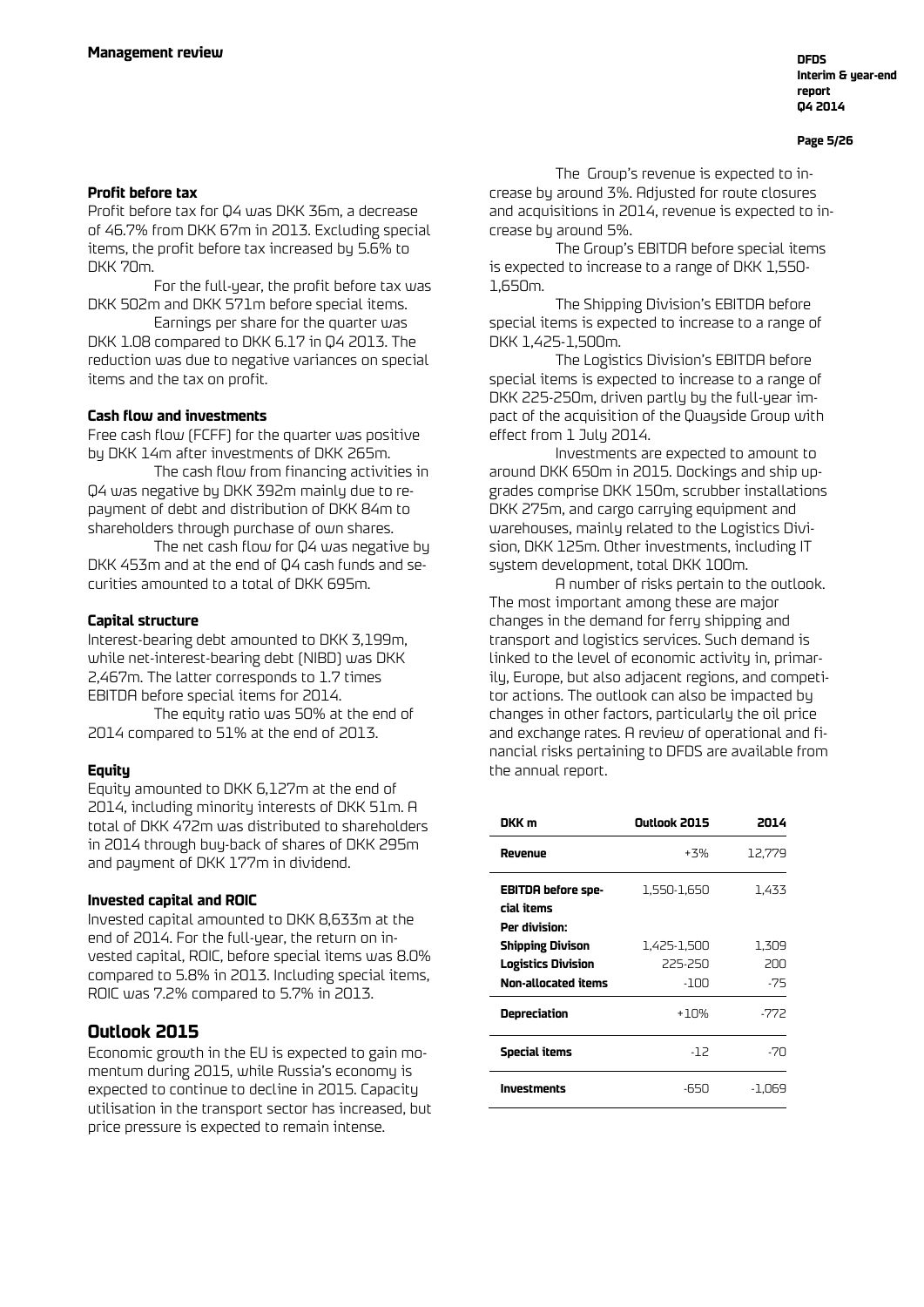#### **Shipping Division**

The Shipping Division operates the DFDS route network in five business areas: North Sea, Baltic Sea, Channel, Passenger and France & Mediterranean.

|                                                    |        | 2014   |          |        | 2014         | 2013   |        |        |        |           |
|----------------------------------------------------|--------|--------|----------|--------|--------------|--------|--------|--------|--------|-----------|
| DKK m                                              | 01     | 02     | Q3       |        | 04 Full year | 01     | Q2     | 03     | 04     | Full year |
| Revenue                                            | 1,875  | 2,280  | 2,539    | 2,039  | 8,733        | 1,872  | 2,171  | 2,450  | 2,037  | 8,530     |
| EBITDA before special items                        | 68     | 373    | 584      | 284    | 1,309        | 89     | 289    | 502    | 268    | 1,148     |
| Share of profit of associates                      | 7      | 24     | $-1$     | -4     | 26           | $-2$   | $-1$   | -5     |        | $-7$      |
| Profit/loss on disposal of non-current assets, net | 0      | 0      | $\cup$   | 0      | 0            | 0      |        | $\cup$ |        | 2         |
| Depreciation and impairment                        | $-153$ | $-170$ | $-172$   | $-170$ | $-665$       | $-153$ | $-165$ | $-151$ | $-152$ | $-621$    |
| EBIT before special items                          | $-78$  | 227    | 411      | 110    | 670          | -66    | 124    | 346    | 118    | 522       |
| EBIT margin before special items, %                | $-4.2$ | 10.0   | 16.2     | 5.4    | 7.7          | $-3.5$ | 5.7    | 14.1   | 5.8    | 6.1       |
| Special items, net                                 | 0      | $-5$   | $\Omega$ | $-36$  | $-41$        | 0      | 0      | $-10$  | 8      | $-2$      |
| <b>EBIT</b>                                        | $-78$  | 222    | 411      | 74     | 629          | -66    | 124    | 336    | 126    | 520       |
| Invested capital, average                          | 7.943  | 7,926  | 8,069    | 8,047  | 7,990        | 8.147  | 8,026  | 8,045  | 8,031  | 8,077     |
| ROIC before special items p.a., %                  |        |        |          |        | 8.4          |        |        |        |        | 6.5       |
| Lane metres, '000                                  | 7,351  | 7,579  | 7,736    | 7,613  | 30,279       | 6,902  | 7,335  | 7,485  | 7,645  | 29,367    |
| Passengers, '000                                   | 926    | 1,616  | 2,198    | 1,245  | 5,985        | 1,025  | 1,454  | 2,127  | 1,157  | 5,763     |

#### **Q4 market, activity and result trends**

**North Sea:** Freight volumes in Q4 were 4.6% above 2013 adjusted for route closures. Volumes in the Scandinavia-UK/Continent corridor increased by 3.9% driven by the transfer of volumes from the closed Esbjerg-Harwich route to the Esbjerg-Immingham route. Volumes between Sweden and the UK were slightly up, while a slowdown in Swedish exports to the Continent and increased competition reduced volumes between Sweden and the Continent. Volumes in the Benelux/Germany-UK corridor were up by 5.2% driven by growth in the UK economy and the Benelux routes.

EBIT increased by 7% to DKK 110m driven by higher volumes, savings on bunker costs, and income related to timing differences due to the closure of a route.

**Baltic Sea:** Freight volumes in Q4 were 4.2% below 2013. Volumes between Sweden and Lithuania and Estonia were up by 3.6%. Volumes between Denmark/Germany and Lithuania/Russia were lower than last year due to a reduction of the Russian route's capacity and lower Russian volumes in general. The number of passengers, excluding drivers, was up by 9.7%.

EBIT was reduced by 40% to DKK 30m as higher tonnage costs, partly due to extra dockings to install scrubbers, reduced the result. The overall underlying route result was slightly below 2013 because of lower Russian volumes.

**Channel**: Freight volumes in Q4 increased by 2.0% while passenger volumes increased by 11.8%. The higher freight volumes were entirely driven by the Dover-Dunkirk route as capacity on the Dover-Calais routes was reduced by 15% following the redelivery of a chartered ship at the end of November. A two-ship operation is expected to be resumed in the beginning of Q2 2015. The revenue per passenger increased in the quarter, including a positive impact from currency appreciation.

EBIT improved by DKK 6m to DKK -41m driven primarily by higher earnings on the Dover-Dunkirk route from both freight and passenger operations.

**France & Mediterranean:** Freight volumes in Q4 dropped by 12.0%, partly due to lower capacity, while passenger volumes were on a level with 2013.

EBIT decreased by DKK 16m to DKK - 17m. Around two thirds of the decrease was due to a one-off income in 2013 related to the acquisition of LD Lines in 2012.

**Passenger:** The number of passengers in Q4 increased by 4.3% adjusted for the closure of the Esbjerg-Harwich route at the end of Q3 2014. Volumes on the route between Holland and the UK continued to benefit from the buoyant UK economy and more travellers from the Continent, while successful campaigns raised volumes on Copenhagen-Oslo.

EBIT increased by 7% to DKK 15m primarily driven by the Amsterdam-Newcastle route.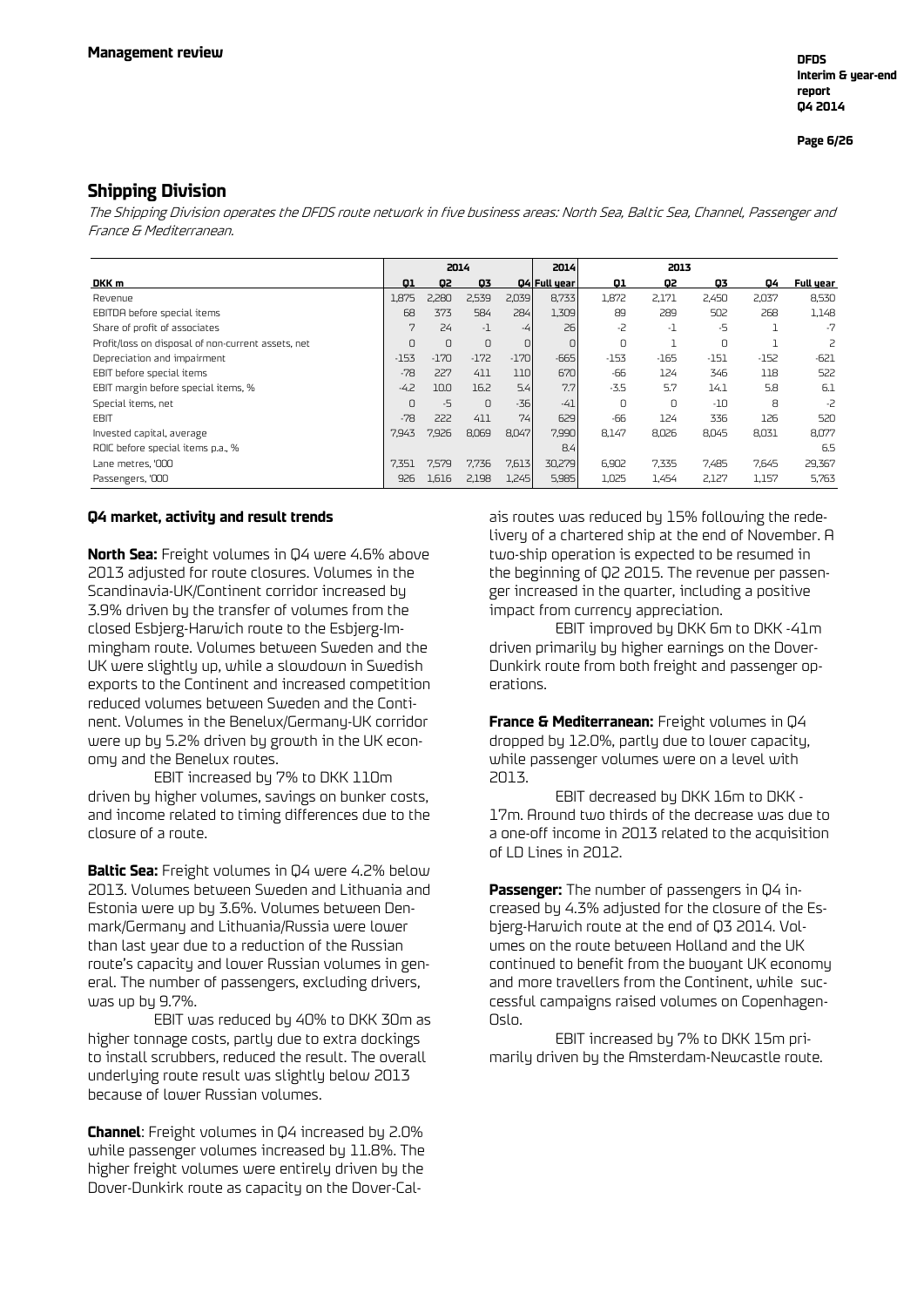### **Interim & year-end report Q4 2014**

**Page 7/26**

#### **SHIPPING DIVISION**

|                                   |        | 2014           |                |       | 2014      |       |       | 2013  |       |              |
|-----------------------------------|--------|----------------|----------------|-------|-----------|-------|-------|-------|-------|--------------|
| DKK m                             | Q1     | Q2             | Q3             | Q4    | Full year | Q1    | Q2    | 03    |       | Q4 Full year |
|                                   |        |                |                |       |           |       |       |       |       |              |
| <b>North Sea</b><br>Revenue       | 854    | 874            | 840            | 823   | 3,391     | 807   | 841   | 815   | 832   | 3,295        |
| EBIT before special items         | 83     | 127            | 72             | 110   | 392       | 47    | 67    | 67    | 103   | 284          |
| Invested capital                  | 3,980  | 4,215          | 4,274          | 4,358 | 4,161     | 4,449 | 4,217 | 4,178 | 3,979 | 4,270        |
| ROIC before special items p.a., % |        |                |                |       | 9.4       |       |       |       |       | 6.7          |
|                                   | 2,651  | 2.707          |                | 2,625 | 10,657    | 2.517 | 2.682 | 2.648 | 2,666 | 10.513       |
| Lane metres freight, '000         |        |                | 2,674          |       |           |       |       |       |       |              |
| <b>Baltic Sea</b>                 |        |                |                |       |           |       |       |       |       |              |
| Revenue                           | 306    | 342            | 343            | 292   | 1,283     | 318   | 357   | 368   | 326   | 1,369        |
| EBIT before special items         | 16     | 46             | 64             | 30    | 156       | 33    | 54    | 83    | 50    | 220          |
| Invested capital                  | 1,224  | 1,192          | 1,053          | 1,193 | 1,191     | 1,260 | 1,184 | 1,150 | 1,291 | 1,232        |
| ROIC before special items p.a., % |        |                |                |       | 13.1      |       |       |       |       | 18.0         |
| Lane metres freight, '000         | 832    | 879            | 851            | 841   | 3,403     | 822   | 876   | 869   | 879   | 3,446        |
| Passengers, '000                  | 65     | 86             | 109            | 77    | 337       | 64    | 85    | 108   | 70    | 327          |
|                                   |        |                |                |       |           |       |       |       |       |              |
| <b>Channel</b>                    |        |                |                |       |           |       |       |       |       |              |
| Revenue                           | 296    | 395            | 534            | 355   | 1,580     | 292   | 353   | 470   | 333   | 1,448        |
| EBIT before special items         | -66    | $-13$          | 80             | $-41$ | $-40$     | -59   | -29   | 35    | $-47$ | $-100$       |
| Invested capital                  | 1,245  | 1,233          | 1,365          | 1,207 | 1,277     | 1,260 | 1,297 | 1,375 | 1,335 | 1,310        |
| ROIC before special items p.a., % |        |                |                |       | $-3.1$    |       |       |       |       | $-7.6$       |
| Lane metres freight, '000         | 3,397  | 3,521          | 3,786          | 3,682 | 14,386    | 3,065 | 3,272 | 3,499 | 3,609 | 13,445       |
| Passengers, '000                  | 581    | 1,032          | 1,473          | 788   | 3,874     | 638   | 886   | 1,398 | 706   | 3,628        |
| <b>France &amp; Mediterranean</b> |        |                |                |       |           |       |       |       |       |              |
| Revenue                           | 110    | 137            | 158            | 114   | 519       | 114   | 154   | 163   | 131   | 562          |
| EBIT before special items         | $-28$  | -9             | 19             | $-17$ | $-35$     | $-10$ | -21   | 3     | $-1$  | $-29$        |
| Invested capital                  | $-64$  | $-54$          | $-59$          | $-83$ | $-71$     | 36    | 22    | -50   | -58   | $-54$        |
| ROIC before special items p.a., % |        |                |                |       | 49.3      |       |       |       |       | n.a.         |
| Lane metres freight, '000         | 339    | 302            | 263            | 285   | 1,189     | 359   | 331   | 309   | 323   | 1,322        |
| Passengers, '000                  | 49     | 114            | 168            | 72    | 403       | 59    | 117   | 177   | 72    | 425          |
| Passenger                         |        |                |                |       |           |       |       |       |       |              |
| Revenue                           | 257    | 490            | 618            | 368   | 1,733     | 304   | 472   | 606   | 376   | 1,758        |
| EBIT before special items         | $-104$ | 67             | 172            | 15    | 150       | $-81$ | 54    | 157   | 14    | 144          |
| Invested capital                  | 821    | 815            | 807            | 758   | 801       | 871   | 805   | 801   | 806   | 873          |
| ROIC before special items p.a., % |        |                |                |       | 18.7      |       |       |       |       | 16.5         |
| Lane metres freight, '000         | 132    | 170            | 162            | 179   | 643       | 139   | 174   | 160   | 168   | 641          |
| Passengers, '000                  | 231    | 384            | 449            | 307   | 1.371     | 264   | 366   | 444   | 309   | 1.383        |
|                                   |        |                |                |       |           |       |       |       |       |              |
| <b>Non-allocated items</b>        |        |                |                |       |           |       |       |       |       |              |
| Revenue                           | 90     | 95             | 97             | 122   | 404       | 70    | 50    | 70    | 79    | 269          |
| EBIT before special items         | 21     | $\overline{9}$ | $\overline{4}$ | 13    | 47        | 5     | $-1$  | ı     | $-1$  | 5            |

The invested capital in the quarter is shown as per the end of the period. For the full year, the invested capital is shown as an average.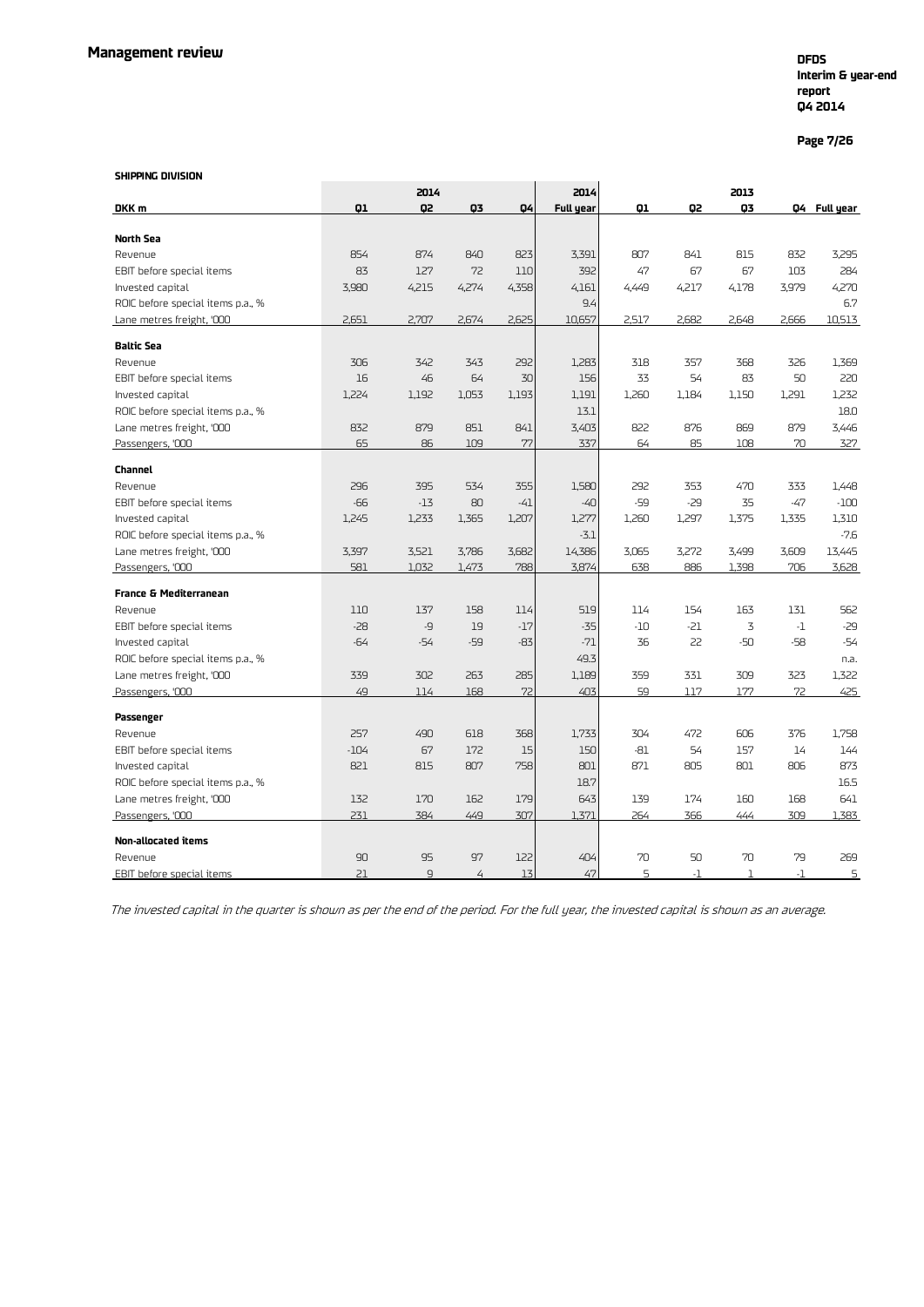**Page 8/26**

#### **Logistics Division**

The Logistics Division operates DFDS' logistics activities, which are divided into three business areas: Nordic, Continent and UK & Ireland.

|                                                    |       | 2014           |        |       | 2014           | 2013  |       |       |       |                |
|----------------------------------------------------|-------|----------------|--------|-------|----------------|-------|-------|-------|-------|----------------|
| DKK m                                              | 01    | 02             | 03     |       | 04 Full year   | 01    | Q2    | 03    | 04    | Full year      |
| Revenue                                            | 1,126 | 1,169          | 1,171  | 1,159 | 4,625          | 992   | 1,046 | 1,028 | 1,117 | 4,183          |
| EBITDA before special items                        | 36    | 47             | 59     | 58    | 200            | 33    | 37    | 33    | 46    | 149            |
| Share of profit of associates                      | 0     | 0              | $\cup$ | - 1   | -1             | 0     | 0     | 0     |       |                |
| Profit/loss on disposal of non-current assets, net |       | $\overline{c}$ | $\cup$ | 6     | $\overline{9}$ | 2     | 0     | 3     | -1    | $\overline{4}$ |
| Depreciation and impairment                        | $-17$ | $-19$          | $-24$  | $-25$ | $-85$          | $-15$ | $-13$ | $-15$ | $-18$ | $-61$          |
| EBIT before special items                          | 20    | 30             | 35     | 38    | 123            | 20    | 24    | 21    | 28    | 93             |
| EBIT margin before special items, %                | 1.8   | 2.6            | 3.0    | 3.3   | 2.7            | 2.0   | 2.3   | 2.0   | 2.5   | 2.2            |
| Special items, net                                 | 2     | $\Omega$       | $\cup$ | 0     |                | 0     | 0     | U     |       | 0              |
| <b>FBIT</b>                                        | 21    | 31             | 35     | 38    | 125            | 20    | 24    | 21    | 28    | 93             |
| Invested capital, average                          | 894   | 903            | 996    | 1,109 | 975            | 757   | 765   | 806   | 847   | 795            |
| ROIC before special items p.a., %                  |       |                |        |       | 9.5            |       |       |       |       | 8.7            |
| Tons, '000                                         | 116.7 | 100.7          | 99.2   | 122.0 | 438.6          | 108.2 | 104.7 | 103.1 | 106.8 | 422.8          |
| Units, '000                                        | 103.4 | 105.3          | 101.5  | 102.6 | 412.8          | 87.7  | 93.5  | 93.2  | 101.3 | 375.7          |

#### **Q4 market, activity and result trends**

**Nordic:** The number of transported units in Q4 was 3.7% below 2013. The decrease was driven by lower volumes between Sweden and the UK, and between Sweden and the Baltic region. Volumes between Norway and the UK and Continent continued to grow in Q4, while volumes between Denmark and the UK were just above last year.

Q4 EBIT increased 30% to DKK 11m due to improved results for the Norwegian and Swedish activities.

**Continent:** The number of transported units in Q4 was 6.7% above 2013. Volume growth was partly driven by major contracts gained within the automotive and steel sectors and growth in traffics between Germany and the UK. Volumes between Ireland and the Continent were reduced to improve balance.

Q4 EBIT of DKK 7m was on a level with 2013 as margins were impacted by imbalances and higher carrier costs in the Continent-UK traffics.

**UK & Ireland:** The number of transported units in Q4 was 7.3% below 2013, excluding Quayside volumes. Volumes were reduced partly out of Northern Ireland to improve balance, and partly by a loss of low-margin contracts in Scotland. This more than offset the net addition of volumes from the acquisition of STEF, higher activity in temperature controlled distribution and the contract logistics based in Peterborough, including addition of seasonal activities.

Q4 EBIT increased by 56% to DKK 20m following positive contributions from all activity areas and a positive impact from the acquisition of Quayside with effect from 1 July 2014.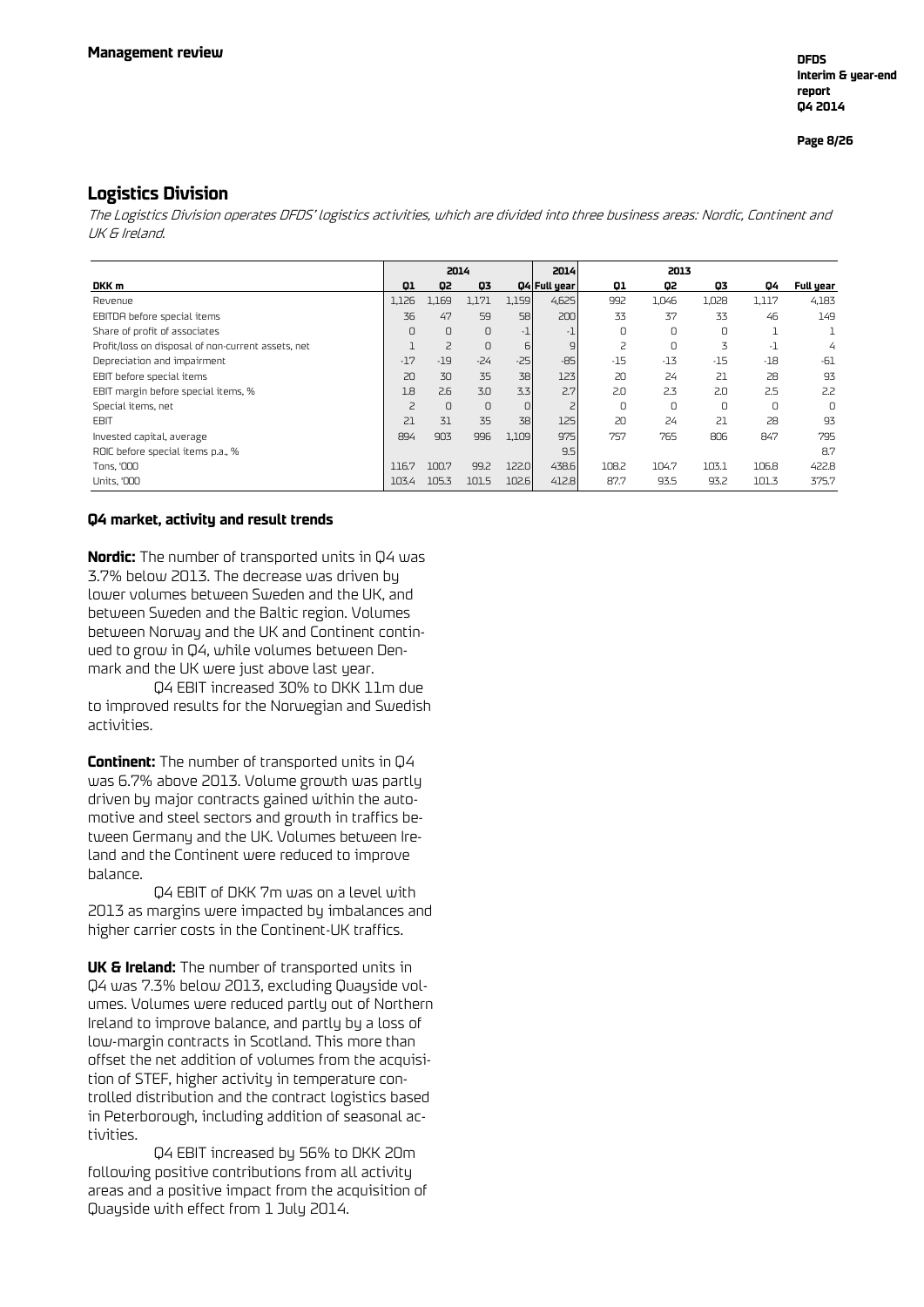### **Interim & year-end report Q4 2014**

**Page 9/26**

#### **LOGISTICS DIVISION**

| LULISTILS DIVISIUN                |                |       |      |           |                  |                |       |       |       |              |
|-----------------------------------|----------------|-------|------|-----------|------------------|----------------|-------|-------|-------|--------------|
|                                   |                | 2014  |      |           |                  |                |       | 2013  |       |              |
| DKK m                             | Q1             | G2    | 03   | 04        | <b>Full year</b> | Q1             | Q2    | 03    |       | Q4 Full year |
| <b>Nordic</b>                     |                |       |      |           |                  |                |       |       |       |              |
| Revenue                           | 386            | 401   | 376  | 380       | 1,543            | 305            | 320   | 314   | 383   | 1,322        |
| EBIT before special items         | 11             | 12    | 8    | 11        | 42               | $\overline{7}$ | 6     | 3     | 9     | 25           |
| Invested capital                  | 356            | 336   | 351  | 324       | 339              | 257            | 246   | 261   | 329   | 271          |
| ROIC before special items p.a., % |                |       |      |           | 9.3              |                |       |       |       | 6.7          |
| <b>Units, '000</b>                | 27.2           | 28.6  | 27.6 | 27.2      | 110.6            | 19.3           | 21.0  | 20.8  | 28.1  | 89.2         |
| Tons, '000                        | 116.7          | 100.7 | 99.2 | 122.0     | 438.6            | 108.2          | 104.7 | 103.1 | 106.7 | 422.7        |
|                                   |                |       |      |           |                  |                |       |       |       |              |
| <b>Continent</b>                  |                |       |      |           |                  |                |       |       |       |              |
| Revenue                           | 510            | 522   | 492  | 478       | 2,002            | 482            | 500   | 490   | 494   | 1,966        |
| EBIT before special items         | 5              | 7     | 8    | 6         | 26               | 8              | 10    | 12    | 7     | 37           |
| Invested capital                  | 335            | 313   | 348  | 378       | 340              | 325            | 335   | 293   | 324   | 323          |
| ROIC before special items p.a., % |                |       |      |           | 5.7              |                |       |       |       | 8.5          |
| <b>Units, '000</b>                | 53.6           | 54.1  | 51.7 | 52.1      | 211.5            | 47.0           | 50.4  | 48.2  | 48.2  | 193.8        |
| <b>UK &amp; Ireland</b>           |                |       |      |           |                  |                |       |       |       |              |
| Revenue                           | 261            | 278   | 344  | 336       | 1,219            | 233            | 252   | 264   | 270   | 1,019        |
| EBIT before special items         | $\overline{4}$ | 12    | 20   | 20        | 56               | 5              | 8     | 6     | 13    | 32           |
| Invested capital                  | 242            | 210   | 423  | 395       | 294              | 184            | 190   | 189   | 199   | 183          |
| ROIC before special items p.a., % |                |       |      |           | 14.0             |                |       |       |       | 13.1         |
| <b>Units, '000</b>                | 22.6           | 22.6  | 22.1 | 23.3      | 90.6             | 21.4           | 22.1  | 24.2  | 25.0  | 92.7         |
|                                   |                |       |      |           |                  |                |       |       |       |              |
| <b>Non-allocated items</b>        |                |       |      |           |                  |                |       |       |       |              |
| Revenue                           | 16             | 16    | 15   | 12        | 59               | 15             | 17    | 17    | 10    | 59           |
| EBIT before special items         | 0              | 0     | 0    | $\bigcap$ | n                | 0              | O     | O     | 0     | 0            |

The invested capital in the quarter is shown as per the end of the period. For the full year, the invested capital is shown as an average.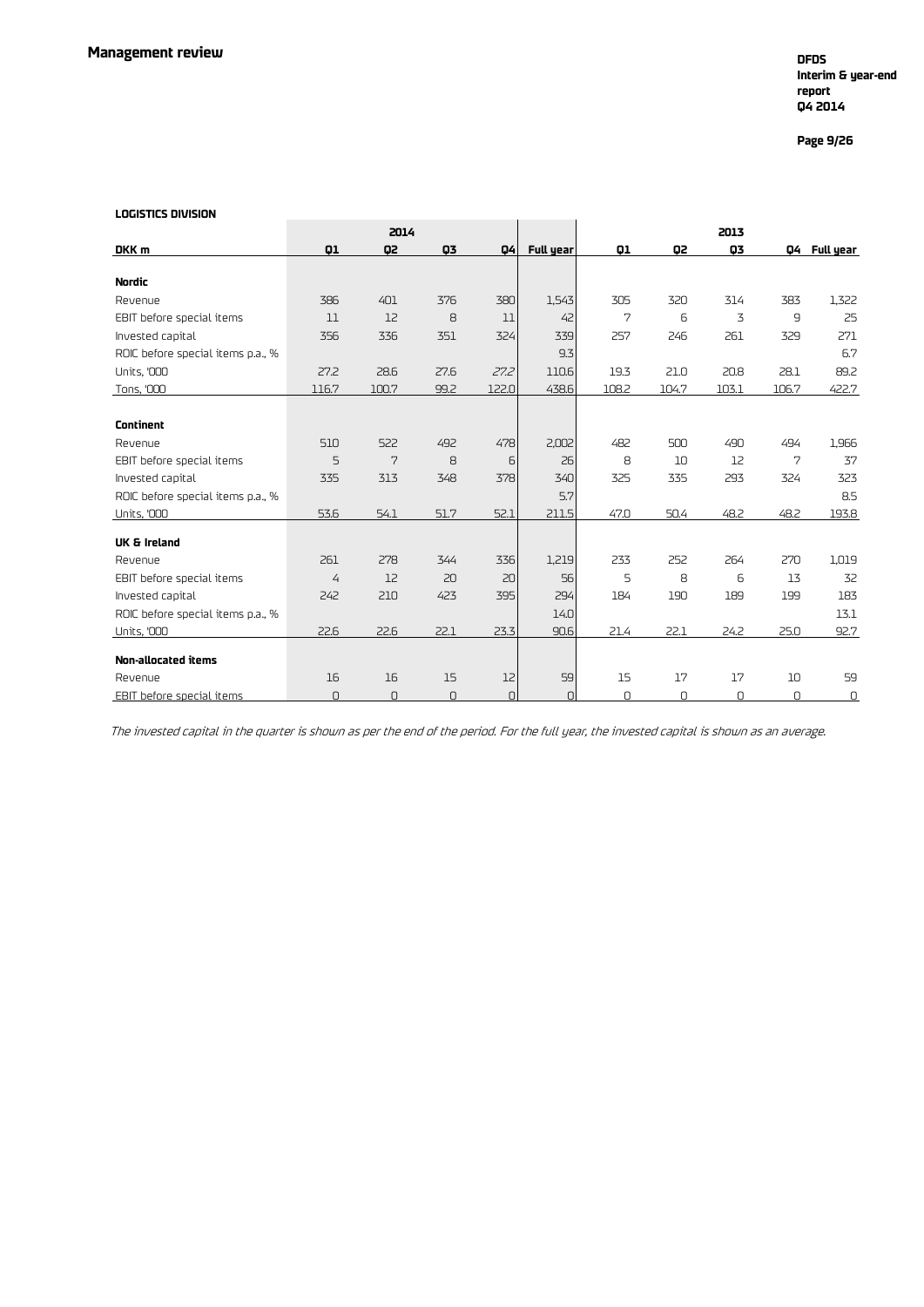**DFDS Interim & year-end report Q4 2014**

**Page 10/26**

#### **Management statement**

The Board of Directors and the Executive Board have reviewed and approved the interim report of DFDS A/S report for the period 1 January – 31 December 2014.

The interim report, which has not been audited or reviewed by the Company's auditor, has been prepared in accordance with IAS 34, " Interim Financial Reporting", as adopted by the EU, and additional Danish interim reporting requirements for listed companies.

In our opinion, the interim report gives a true and fair view of the DFDS Group's assets, liabilities and financial position at 31 December 2014 and of the results of the DFDS Group's operations and cash flow for the period 1 January – 31 December 2014.

Further, in our opinion, the Management review p. 1-9 gives a true and fair review of the development in the Group's operations and financial matters, the result of the DFDS Group for the period and the financial position as a whole, and describes the significant risks and uncertainties pertaining to the Group.

Copenhagen, 25 February 2015

**Executive Board**

Niels Smedegaard Torben Carlsen President & CEO

#### **Board of Directors**

Deputy Chair

Pernille Erenbjerg Management of the Second State of Terminal State and Till Lauritzen Melby

Ingar Skaug Lars Skjold Hansen

Jens Otto Knudsen Kent Vildbæk

Bent Østergaard Vagn Sørensen Claus Hemmingsen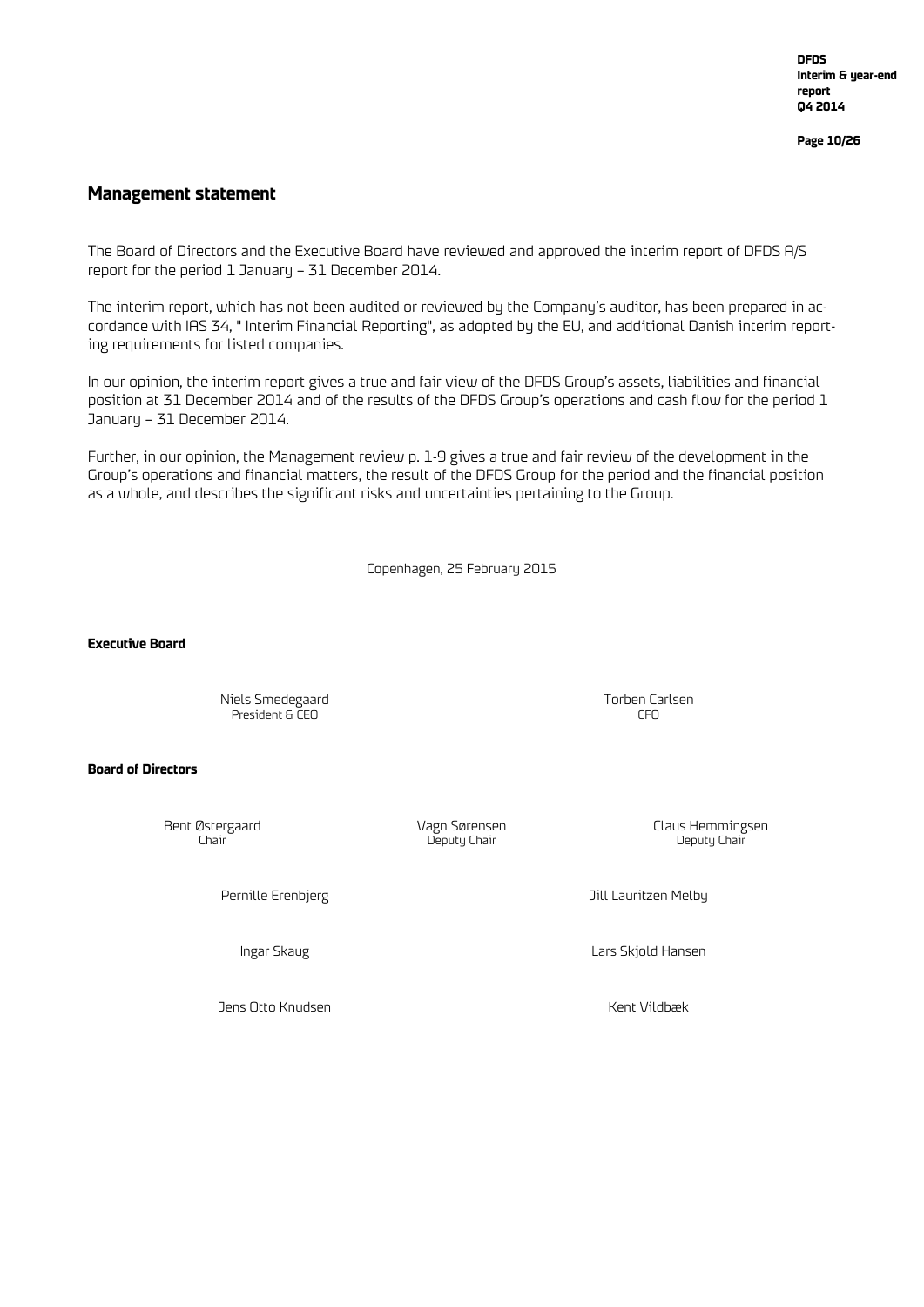**Page 11 /26**

### **DFDS Group – Income Statement**

|                                                                 | 2014       | 2013     | 2014             | 2013       |
|-----------------------------------------------------------------|------------|----------|------------------|------------|
| <b>Note</b><br>DKK m                                            | 04         | 04       | <b>Full Year</b> | Full year  |
| Revenue                                                         | 3,058.5    | 2,994.3  | 12,779.1         | 12,097.1   |
| Costs                                                           |            |          |                  |            |
| Operating costs                                                 | $-1,867.7$ | -1,869.7 | $-7,837.0$       | $-7,524.5$ |
| Charter hire                                                    | $-141.3$   | -153.1   | $-574.1$         | $-582.6$   |
| Employee costs                                                  | $-600.4$   | $-555.7$ | $-2,317.2$       | $-2,152.5$ |
| Costs of sales and administration                               | $-135.2$   | $-139.4$ | $-617.4$         | $-624.9$   |
| Operating profit before depreciation (EBITDA) and special items | 313.9      | 276.4    | 1,433.4          | 1,212.6    |
| Share of profit/loss of associates and joint ventures           | $-5.1$     | 1.3      | 24.9             | $-6.2$     |
| Profit/loss on disposal of non-current assets, net              | 6.1        | 0.6      | 9.2              | 6.4        |
| Depreciation, ships                                             | $-159.2$   | $-137.1$ | $-618.7$         | $-568.7$   |
| Depreciation, other non-current assets                          | $-42.1$    | $-36.6$  | $-153.2$         | $-135.5$   |
| Impairment losses, ships and other non-current assets           | $-0.5$     | $-2.5$   | $-0.5$           | $-5.6$     |
|                                                                 |            |          |                  |            |
| Operating profit (EBIT) before special items                    | 113.1      | 102.1    | 695.1            | 503.0      |
| 3<br>Special items, net                                         | $-39.2$    | 1.0      | $-69.5$          | $-17.1$    |
| $\overline{2}$<br><b>Operating profit (EBIT)</b>                | 73.9       | 103.1    | 625.6            | 485.9      |
| 4<br>Financial income                                           | $-0.9$     | 4.3      | 37.0             | 19.4       |
| 4<br>Financial costs                                            | $-37.1$    | -40.0    | $-161.1$         | $-155.7$   |
| Profit before tax                                               | 35.9       | 67.4     | 501.5            | 349.6      |
| Tax on profit                                                   | $-24.6$    | 10.7     | $-68.0$          | $-22.9$    |
| Profit for the period                                           | 11.3       | 78.1     | 433.5            | 326.7      |
| Attributable to:                                                |            |          |                  |            |
| Equity holders of DFDS A/S                                      | 13.2       | 78.4     | 434.7            | 325.2      |
| Non-controlling interests                                       | $-1.9$     | $-0.3$   | $-1.2$           | 1.5        |
|                                                                 | 11.3       | 78.1     | 433.5            | 326.7      |
| Basic earnings per share (EPS) of DKK 100 in DKK                | 1.08       | 6.17     | 34.92            | 23.34      |
| Diluted earnings per share [EPS-D] of DKK 100 in DKK            | 1.07       | 6.13     | 34.60            | 23.30      |

Proposed profit appropriation

Proposed dividend, DKK 18 per share (2013: DKK 14 per share)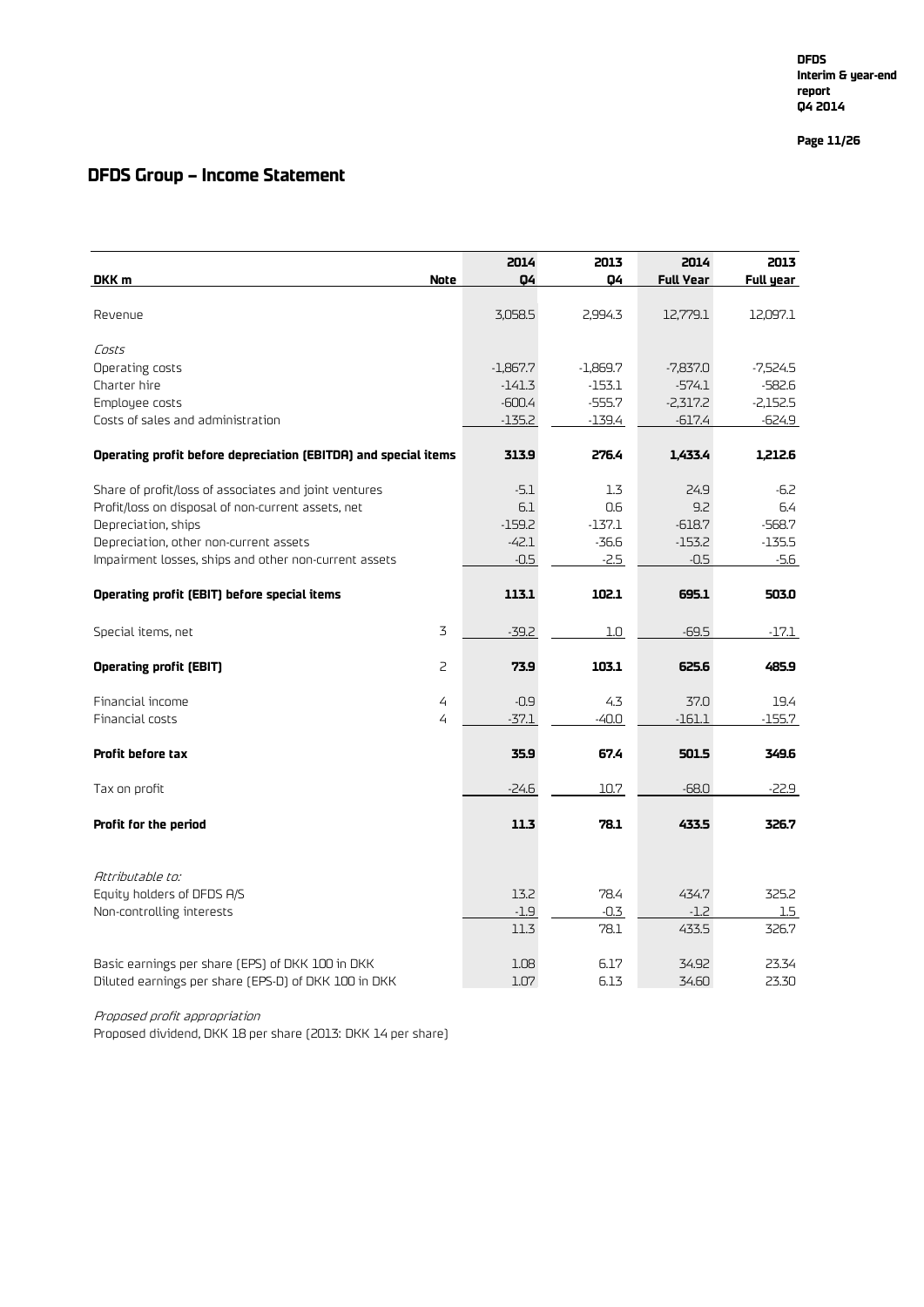**Page 12 /26**

### **DFDS Group - Comprehensive income**

|                                                                                                    | 2014              | 2013     | 2014             | 2013      |
|----------------------------------------------------------------------------------------------------|-------------------|----------|------------------|-----------|
| DKK m                                                                                              | 04                | 04       | <b>Full Year</b> | Full year |
|                                                                                                    |                   |          |                  |           |
| Profit for the year                                                                                | 11.3              | 78.1     | 433.5            | 326.7     |
| Other comprehensive income                                                                         |                   |          |                  |           |
| Items that will not subsequently be reclassified to the Income statement:                          |                   |          |                  |           |
| Remeasurement of defined benefit pension obligations                                               | $-43.4$           | $-20.5$  | $-43.4$          | $-21.0$   |
| Tax on items that will not be reclassified to the Income statement                                 | 8.4               | 4.5      | 8.4              | 4.5       |
| Items that will not subsequently be reclassified to the Income statement                           | $-35.0$           | $-16.0$  | $-35.0$          | $-16.5$   |
| Items that are or may subsequently be reclassified to the Income statement:                        |                   |          |                  |           |
|                                                                                                    |                   |          |                  |           |
| Value adjustment of hedging instruments:                                                           | $-144.6$          | $-50.8$  | $-110.4$         | -144.4    |
| Value adjustment for the year                                                                      | $-12.2$           | 6.2      | $-12.2$          | 14.7      |
| Value adjustment transferred to operating costs<br>Value adjustment transferred to financial costs | 114.3             | 50.5     | 86.2             | 163.5     |
| Foreign exchange adjustments, subsidiaries                                                         | $-107.2$          | $-56.1$  | $-110.8$         | $-134.7$  |
| Unrealised value adjustment of securities                                                          | 0.5               | $-0.3$   | $-0.4$           | $-1.3$    |
| Impairment of securities transferred to financial costs                                            | 1.2               | 0.0      | 1.2              | 0.0       |
| Realised value adjustment of securities transferred to financial costs                             | $-0.2$            | 0.0      | 1.0              | 0.0       |
| Items that are or may subsequently be reclassified to Income statement                             | $-148.2$          | $-50.5$  | $-145.4$         | $-102.2$  |
|                                                                                                    |                   |          |                  |           |
| Total other comprehensive income after tax                                                         | $-183.2$          | $-66.5$  | $-180.4$         | $-118.7$  |
| <b>Total comprehensive income</b>                                                                  | $-171.9$          | 11.6     | 253.1            | 208.0     |
|                                                                                                    |                   |          |                  |           |
| Total comprehensive income for the year is attributed to:                                          |                   |          |                  |           |
| Equity holders of DFDS A/S                                                                         | 254.4<br>$-426.3$ | 206.5    | 254.4<br>$-1.3$  | 206.5     |
| Non-controlling interests                                                                          |                   | $-194.9$ |                  | 1.5       |
| Total comprehensive income                                                                         | $-171.9$          | 11.6     | 253.1            | 208.0     |

The majority of amounts included in Other comprehensive income relates to Group companies which are taxed under tonnage tax schemes. There are no tax on this.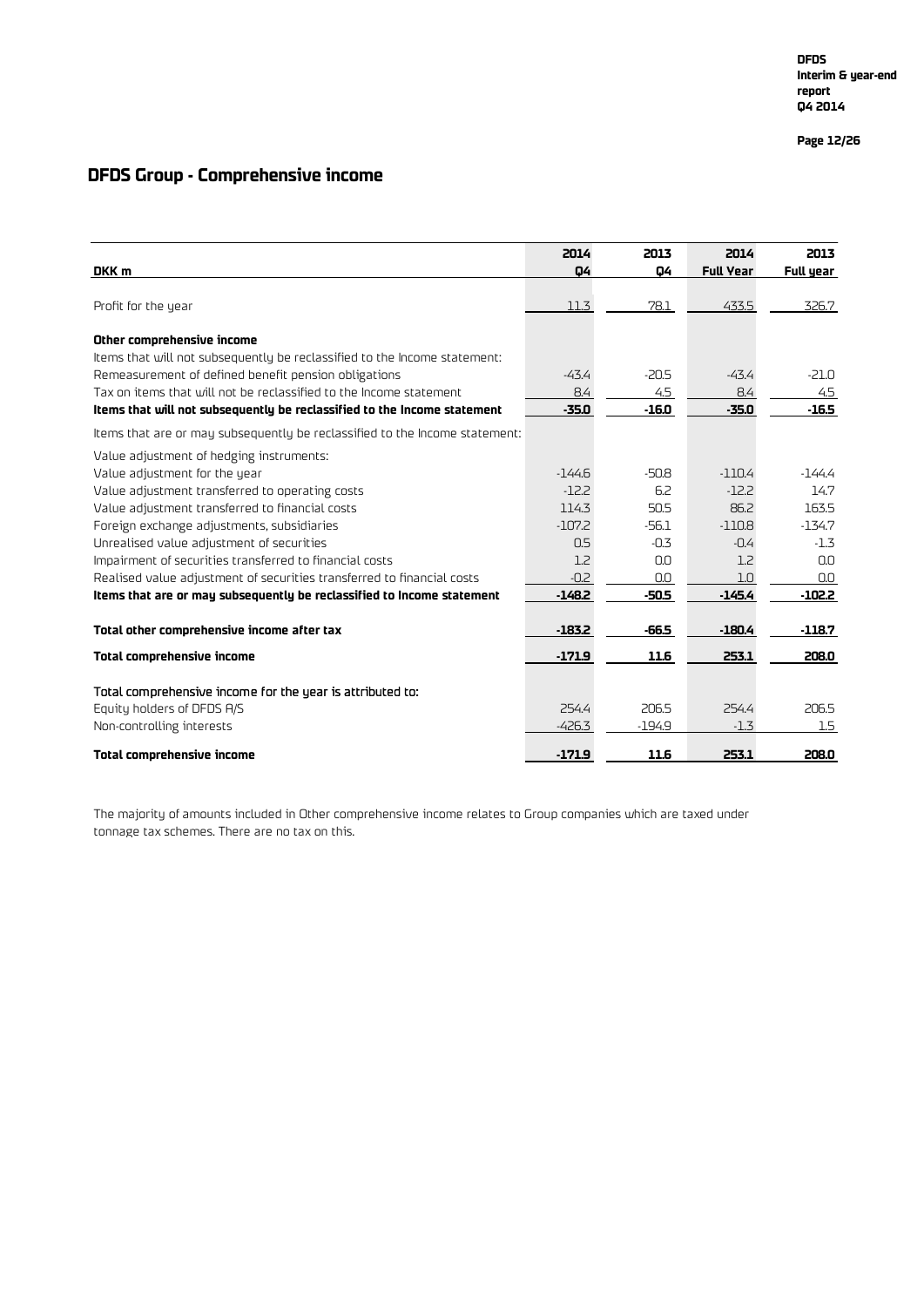**DFDS Interim & year -end report Q4 2014**

**Page 13 /26**

### **DFDS Group Balance Sheet - Assets**

| DKK m                                          | 2014<br><b>Full Year</b> | 2013<br>Full year |
|------------------------------------------------|--------------------------|-------------------|
|                                                |                          |                   |
|                                                |                          |                   |
| Goodwill                                       | 521.6                    | 424.7             |
| Software                                       | 103.2                    | 75.0              |
| Development projects in progress               | 60.8                     | 50.1              |
| Other non-current intangible assets            | 30.7                     | 14.8              |
| Non-current intangible assets                  | 716.3                    | 564 R             |
|                                                |                          |                   |
| Land and buildings                             | 124.4                    | 110.7             |
| Terminals                                      | 541.7                    | 569.3             |
| <b>Ships</b>                                   | 7,094.5                  | 6,705.7           |
| Equipment, etc.                                | 460.3                    | 387.4             |
| Assets under construction and prepayments      | 290.6                    | 570.8             |
| Non-current tangible assets                    | 8.511.5                  | 8,343.9           |
|                                                |                          |                   |
| Investments in associates and joint ventures   | 24.5                     | 3.8               |
| Receivables                                    | 24.6                     | 49.8              |
| Securities                                     | 19.8                     | 19.8              |
| Deferred tax assets                            | 98.9                     | 82.7              |
| Other non-current assets                       | 167.8                    | 156.1             |
|                                                |                          |                   |
| <b>Non-current assets</b>                      | 9,395.6                  | 9,064.6           |
| Inventories                                    | 111.7                    | 149.8             |
| Trade receivables                              | 1,660.6                  | 1,538.8           |
| Receivables from associates and joint ventures | 53.9                     | 49.3              |
| Other receivables                              | 169.1                    | 188.9             |
| Prepayments                                    | 101.8                    | 91.1              |
| Securities                                     | 0.0                      | 15.4              |
| Cash                                           | 694.5                    | 1,151.0           |
|                                                | 2,791.6                  | 3,184.3           |
| Assets classified as held for sale             | 61.7                     | 61.8              |
| <b>Current assets</b>                          | 2,853.3                  | 3,246.1           |
|                                                |                          |                   |
| <b>Assets</b>                                  | 12.248.9                 | 12.310.7          |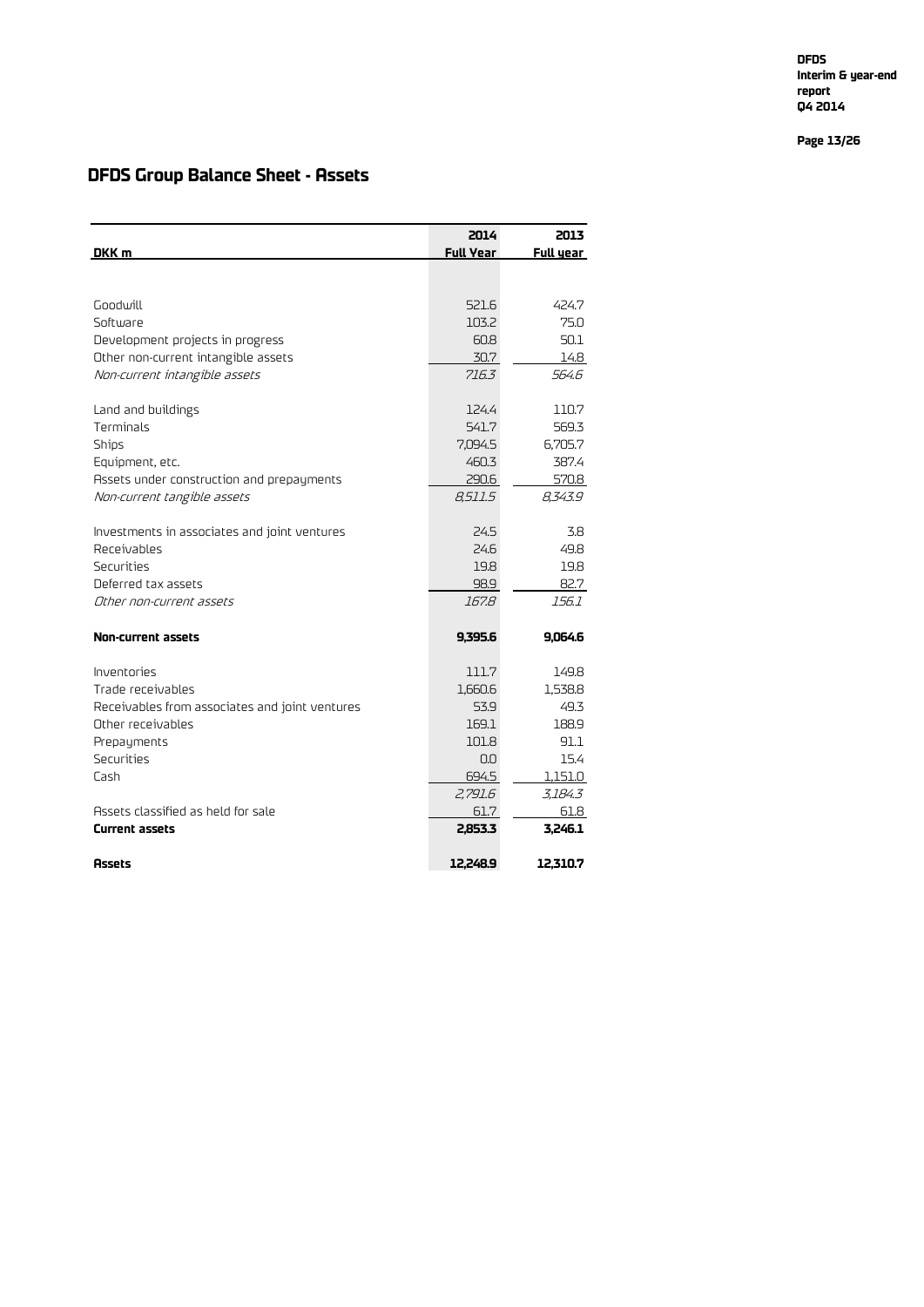**DFDS Interim & year-end report Q4 2014**

**Page 14/26**

## **DFDS Group Balance Sheet – Equity and Liabilities**

|                                                   | 2014             | 2013             |
|---------------------------------------------------|------------------|------------------|
| DKK m                                             | <b>Full Year</b> | <b>Full Year</b> |
|                                                   |                  |                  |
| Share capital                                     | 1,265.0          | 1,485.6          |
| Reserves                                          | $-333.9$         | $-351.5$         |
| Retained earnings                                 | 4,916.9          | 4,942.9          |
| Proposed dividend                                 | 227.7            | 186.2            |
| Equity attributable to equity holders of DFDS A/S | 6.075.7          | 6,263.2          |
| Non-controlling interests                         | 51.5             | 55.0             |
| Equity                                            | 6,127.2          | 6,318.2          |
|                                                   |                  |                  |
| Interest bearing liabilities                      | 2,924.4          | 2,297.7          |
| Deferred tax                                      | 137.0            | 130.2            |
| Pension and jubilee liabilities                   | 322.1            | 277.9            |
| Other provisions                                  | 43.6             | 19.9             |
| Non-current liabilities                           | 3.427.1          | 2,725.7          |
| Interest bearing liabilities                      | 275.0            | 1,100.1          |
| Trade payables                                    | 1,492.9          | 1,444.5          |
| Payables to associates and joint ventures         | 22.1             | 14.8             |
| Other provisions                                  | 36.9             | 25.7             |
| Corporation tax                                   | 19.3             | 8.5              |
| Other payables                                    | 723.3            | 561.7            |
| Deferred income                                   | 125.1            | 111.5            |
| Current liabilities                               | 2,694.6          | 3,266.8          |
| <b>Liabilities</b>                                | 6,121.7          | 5.992.5          |
| <b>Equity and liabilities</b>                     | 12.248.9         | 12.310.7         |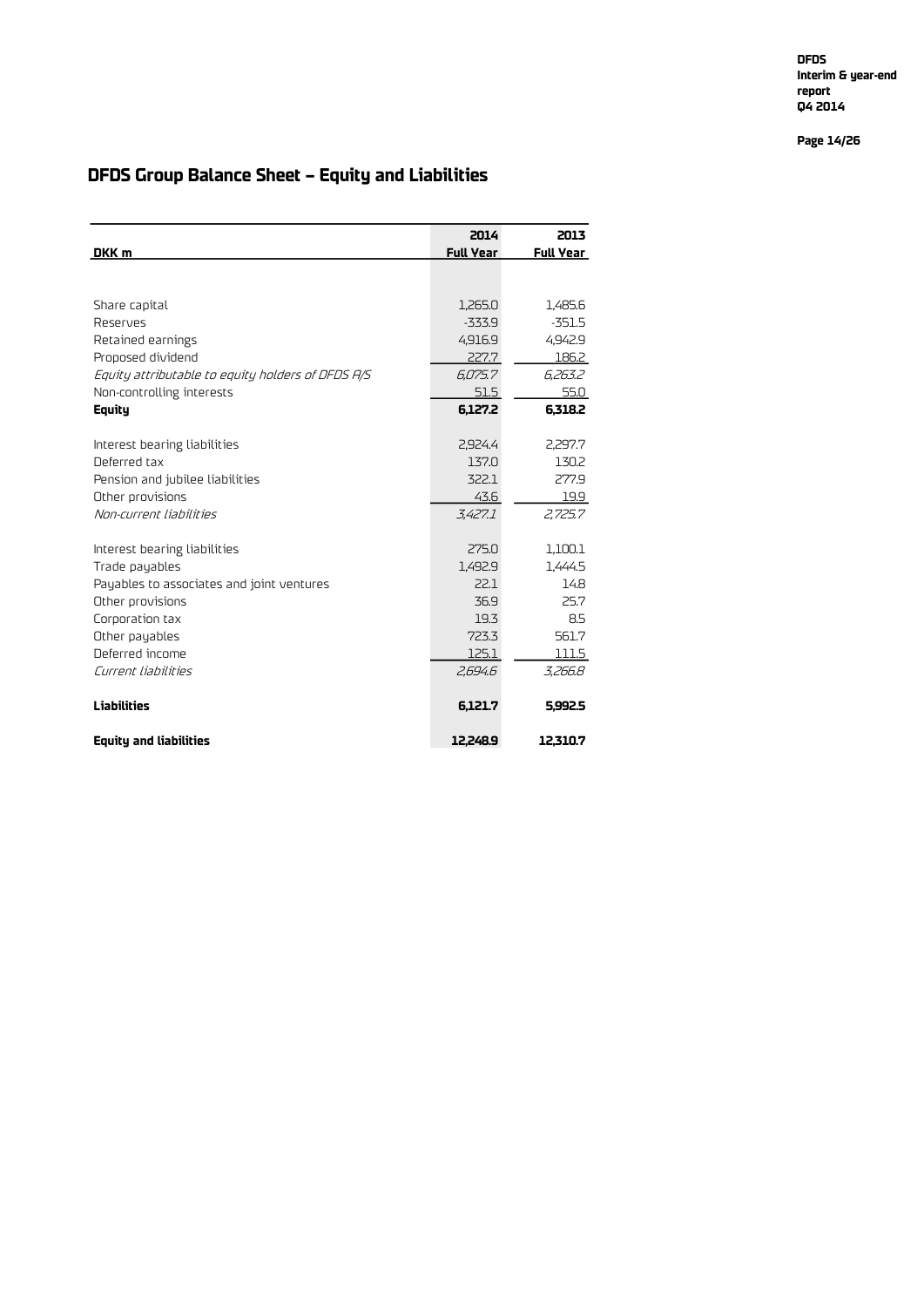#### **Page 15/26**

## **DFDS Group – Statement of changes in Equity 1 January – 31 December 2014**

| <b>Reserves</b>                                                              |               |                               |                           |                              |                    |                      |                      |                                                         |                                    |                    |
|------------------------------------------------------------------------------|---------------|-------------------------------|---------------------------|------------------------------|--------------------|----------------------|----------------------|---------------------------------------------------------|------------------------------------|--------------------|
| DKK m                                                                        | Share capital | <b>Translation</b><br>reserve | <b>Hedging</b><br>Reserve | Revaluation<br>of securities | Treasury<br>shares | Retained<br>earnings | Proposed<br>dividend | Equity attributable<br>to equity holders of<br>DFDS A/S | Non-<br>controlling<br>interests   | <b>Total</b>       |
|                                                                              |               |                               |                           |                              |                    |                      |                      |                                                         |                                    |                    |
| Equity at 1 January 2014                                                     | 1.485.6       | $-114.1$                      | -22.4                     | $-1.5$                       | $-2135$            | 4,942.9              | 186.2                | 6.263.2                                                 | 55.0                               | 6.318.2            |
| Comprehensive income for the year                                            |               |                               |                           |                              |                    |                      |                      |                                                         |                                    |                    |
| Profit for the year                                                          |               |                               |                           |                              |                    | 434.7                |                      | 434.7                                                   | $-1.2$                             | 433.5              |
| Other comprehensive income                                                   |               |                               |                           |                              |                    |                      |                      |                                                         |                                    |                    |
| Items that will not subsequently be                                          |               |                               |                           |                              |                    |                      |                      |                                                         |                                    |                    |
| reclassified to the income statement:<br>Remeasurement of defined benefit    |               |                               |                           |                              |                    |                      |                      |                                                         |                                    |                    |
| obligations                                                                  |               |                               |                           |                              |                    | -43.4                |                      | -434                                                    |                                    | -434               |
| Tax on items that will not be reclassified to                                |               |                               |                           |                              |                    |                      |                      |                                                         |                                    |                    |
| the Income statement                                                         |               |                               |                           |                              |                    | 8.4                  |                      | 8.4                                                     |                                    | 84                 |
| Items that will not subsequently be<br>reclassified to the Income statement: | O.O           | 0.0                           | 0.O                       | 0.0                          | 0.0                | $-35.0$              | 0.0                  | -35.0                                                   | 0.0                                | -35.0              |
| Items that are or may subsequently be                                        |               |                               |                           |                              |                    |                      |                      |                                                         |                                    |                    |
| reclassified to the Income statement:                                        |               |                               |                           |                              |                    |                      |                      |                                                         |                                    |                    |
| Value adjustment of hedging instruments                                      |               |                               |                           |                              |                    |                      |                      |                                                         |                                    |                    |
| for the period<br>Value adjustment of hedging instruments                    |               |                               | $-110.4$                  |                              |                    |                      |                      | $-110.4$                                                |                                    | $-1104$            |
| transferred to operating costs                                               |               |                               | $-12.2$                   |                              |                    |                      |                      | $-12.2$                                                 |                                    | -122               |
| Value adjustment of hedging instruments                                      |               |                               |                           |                              |                    |                      |                      |                                                         |                                    |                    |
| transferred to financial costs                                               |               |                               | 86.2.                     |                              |                    |                      |                      | .862.                                                   |                                    | .862               |
| Foreign exchange adjustments, foreign                                        |               |                               |                           |                              |                    |                      |                      |                                                         |                                    |                    |
| enterprises<br>Unrealised value adjustment of securities                     |               | $-110.7$                      |                           | $-0.4$                       |                    |                      |                      | $-110.7$<br>$-0.4$                                      | $-0.1$                             | $-110.8$<br>$-0.4$ |
| Impairment of securities transferred to the                                  |               |                               |                           |                              |                    |                      |                      |                                                         |                                    |                    |
| Income statement                                                             |               |                               |                           | 10                           |                    |                      |                      | 10                                                      |                                    | .10                |
| Realised value adjustment of securities                                      |               |                               |                           | 1.2                          |                    |                      |                      | 1.2                                                     |                                    | 12                 |
| Items that are or may subsequently be                                        |               |                               |                           |                              |                    |                      |                      |                                                         |                                    |                    |
| reclassified to the Income statement                                         | 0.0           | $-110.7$                      | $-36.4$                   | 18                           | 0.0                | 0.0                  | 0.0                  | $-145.3$                                                | -0.1                               | $-145.4$           |
| Total other comprehensive income after tax                                   | 0.0           | $-110.7$                      | $-36.4$                   | 1.8                          | 0.0                | $-35.0$              | 0.0                  | $-180.3$                                                | $-0.1$                             | $-180.4$           |
| <b>Total comprehensive income</b>                                            | 0.0           | $-110.7$                      | -36.4                     | 1.8                          | 0.0                | 399.7                | 0.0                  | 254.4                                                   | $-1.3$                             | 253.1              |
| <b>Transactions with owners</b>                                              |               |                               |                           |                              |                    |                      |                      |                                                         |                                    |                    |
| Dividends paid                                                               |               |                               |                           |                              |                    |                      | $-177.3$             | . 177.3.                                                |                                    |                    |
| Proposed dividend                                                            |               |                               |                           |                              |                    | $-227.7$             | 227.7                | .QQ                                                     | $\sim$                             | .00                |
| Dividends own shares<br>Acquisition of non-controlling interests             |               |                               |                           |                              |                    | 1.7                  |                      | 1.7                                                     | <b><i><u>International</u></i></b> | $-0.5$             |
| Vested regarding share-based payment                                         |               |                               |                           |                              |                    | 6.5                  |                      | .65                                                     | -2.2                               | .65                |
| Acquisition of treasury shares                                               |               |                               |                           |                              | $-63.6$ .          | $-231.3$             |                      | -294.9                                                  |                                    | -294.9             |
| Sale of treasury shares related to exercise                                  |               |                               |                           |                              |                    |                      |                      |                                                         |                                    |                    |
| of share options                                                             |               |                               |                           |                              |                    | 5.917.3.             |                      | 23.2                                                    |                                    | 232                |
| Reduction of share capital by cancellation<br>of treasury shares             | $-220.6$      |                               |                           |                              | 220.6              |                      |                      | 0.0                                                     |                                    | 0.0                |
| Other adjustments                                                            |               |                               |                           |                              |                    | $-1.1$               |                      | $-1.1$                                                  |                                    | $-1.1$             |
| Total transactions with owners 2014                                          | $-220.6$      | 0.0                           | 0.0                       | 0.0                          | 162.9              | -425.7               | 41.5                 | $-441.9$                                                | -2.2                               | -444.1             |
| Equity at 31 december 2014                                                   | 1,265.0       | -224.8                        | -588                      | 0.3                          | $-50.6$            | 4.916.9              | 227.7                | 6,075.7                                                 | 51.5                               | 6.127.2            |

The majority of amounts included in Other comprehensive income relates to Group companies which are taxed under tonnage tax schemes. There are no tax on this.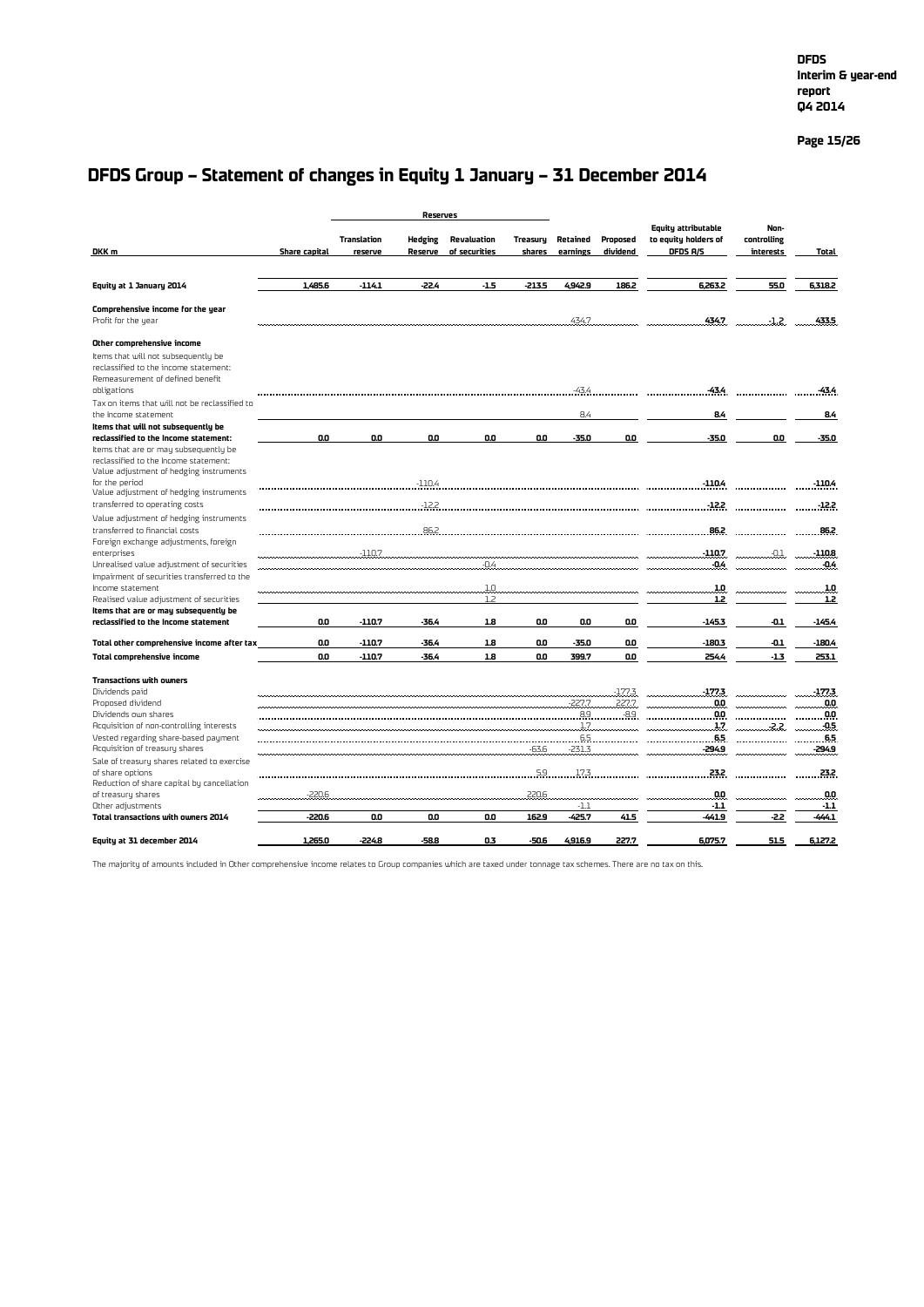#### **Page 16/26**

### **DFDS Group – Statement of changes in Equity 1 January – 31 December 2013**

|                                                                           |                      |                    | <b>Reserves</b> |               |                 |          |          | Equitu attributable            | Non-                 |                |
|---------------------------------------------------------------------------|----------------------|--------------------|-----------------|---------------|-----------------|----------|----------|--------------------------------|----------------------|----------------|
|                                                                           |                      | <b>Translation</b> | <b>Hedging</b>  | Revaluation   | <b>Treasuru</b> | Retained | Proposed | to equity holders of           | controlling          |                |
| DKK m.                                                                    | <b>Share capital</b> | reserve            | Reserve         | of securities | shares          | earnings | dividend | DFDS A/S                       | interests            | Total          |
|                                                                           |                      |                    |                 |               |                 |          |          |                                |                      |                |
| Equity at 1 January 2013                                                  | 1.485.6              | 20.7               | -56.2           | -0.2          | $-35.3$         | 5.258.9  | 208.0    | 6.881.5                        | 54.3                 | 6.935.8        |
| Comprehensive income for the year                                         |                      |                    |                 |               |                 |          |          |                                |                      |                |
| Profit for the year                                                       |                      |                    |                 |               |                 | 325.2    |          | 325.2                          |                      | 1.5<br>326.7   |
|                                                                           |                      |                    |                 |               |                 |          |          |                                |                      |                |
| Other comprehensive income                                                |                      |                    |                 |               |                 |          |          |                                |                      |                |
| Items that will not subsequently be                                       |                      |                    |                 |               |                 |          |          |                                |                      |                |
| reclassified to the income statement:                                     |                      |                    |                 |               |                 |          |          |                                |                      |                |
| Remeasurement of defined benefit                                          |                      |                    |                 |               |                 |          |          | $-21.0$                        |                      |                |
| obligations<br>Tax on items that will not be reclassified to              |                      |                    |                 |               |                 |          |          |                                | .-21.0.              | -21.0          |
| the Income statement                                                      |                      |                    |                 |               |                 | 4.5      |          | 4.5                            |                      | 4.5            |
| Items that will not subsequently be                                       |                      |                    |                 |               |                 |          |          |                                |                      |                |
| reclassified to the Income statement:                                     | 0.0                  | 0.0                | 0.0             | 0.0           | 0.0             | $-16.5$  | 0.0      | $-16.5$                        | 0.0                  | $-16.5$        |
| Items that are or may subsequently be                                     |                      |                    |                 |               |                 |          |          |                                |                      |                |
| reclassified to the Income statement:                                     |                      |                    |                 |               |                 |          |          |                                |                      |                |
| Value adjustment of hedging instruments                                   |                      |                    |                 |               |                 |          |          |                                |                      |                |
| for the uear                                                              |                      |                    |                 |               |                 |          |          |                                |                      | -1444          |
| Value adjustment of hedging instruments                                   |                      |                    |                 |               |                 |          |          |                                |                      |                |
| transferred to operating costs                                            |                      |                    | 14.7            |               |                 |          |          | $\sim$ 14.7 $\sim$ 14.7 $\sim$ |                      | 147            |
| Value adjustment of hedging instruments<br>transferred to financial costs |                      |                    |                 |               |                 |          |          |                                |                      |                |
| Foreign exchange adjustments, foreign                                     |                      |                    |                 |               |                 |          |          |                                |                      |                |
| enterprises                                                               |                      |                    |                 | $\cdot$ :1348 |                 |          |          | $1348$ 00 $1348$               |                      |                |
| Unrealised value adjustment of securities                                 |                      |                    |                 | $-1.3$        |                 |          |          | $-1.3$                         |                      | $-1.3$         |
| Realised value adjustment of securities                                   |                      |                    |                 |               |                 |          |          |                                |                      |                |
| transferred to the income statement                                       |                      |                    |                 |               |                 |          |          | 0.0                            |                      | 0.0            |
| Items that are or may subsequently be                                     |                      |                    |                 |               |                 |          |          |                                |                      |                |
| reclassified to the Income statement                                      | 0.0                  | $-134.8$           | 33.8            | $-1.3$        | 0.0             | 0.0      | 0.0      | $-102.3$                       | 0.0                  | $-102.3$       |
| Total other comprehensive income after tax                                | 0.0                  | $-134.8$           | 33.8            | $-1.3$        | 0.0             | $-16.5$  | 0.0      | 118.8                          | 0.0                  | $-118.8$       |
| <b>Total comprehensive income</b>                                         | 0.0                  | $-134.8$           | 33.8            | $-1.3$        | 0.O             | 308.7    | 0.0      | 206.4                          | 1.5                  | 207.9          |
|                                                                           |                      |                    |                 |               |                 |          |          |                                |                      |                |
| <b>Transactions with owners</b>                                           |                      |                    |                 |               |                 |          |          |                                |                      |                |
| Proposed dividends                                                        |                      |                    |                 |               |                 |          | 186.2    |                                |                      |                |
| Dividend paid                                                             |                      |                    |                 |               |                 |          | $-203.0$ | $-203.0$                       |                      | -203.0         |
| Dividend own shares                                                       |                      |                    |                 |               |                 | $-5.0$   | $-5.0$   | .0.0                           |                      | .00            |
| Acquisition of non-controlling interests                                  |                      |                    |                 |               |                 | 0.6      |          | 0.6                            | $-0.8$               | $-0.2$         |
| Vested re, share-based pauments<br>Acquisition of treasury shares         |                      |                    |                 |               | $-178.2$        | $-450.1$ |          | . 5.7 .<br>$-628.3$            |                      | .57.<br>-628.3 |
| Other adjustments                                                         |                      |                    |                 |               |                 | 0.3      |          | 0.3                            | -------------------- | 0.3            |
| Total transactions with owners 2013                                       | 0.0                  | 0.0                | 0.0             | 00            | $-178.2$        | -624.7   | $-21.8$  | $-824.7$                       | $-0.8$               | $-825.5$       |
|                                                                           |                      |                    |                 |               |                 |          |          |                                |                      |                |
| Equity at 31 December 2013                                                | 1,485.6              | $-114.1$           | -22.4           | $-1.5$        | $-213.5$        | 4.942.9  | 186.2    | 6.263.2                        | 55.0                 | 6.318.2        |

 $^{\rm 1}$ Proposed dividends for 2013 is based on the number of shares subsequent to the cancellation of 1.556,081 treasuru shares which will have legally effect from 16 January 2014.

The majority of amounts included in Other comprehensive income relates to Group companies which are taxed under tonnage tax schemes. There are no tax on this.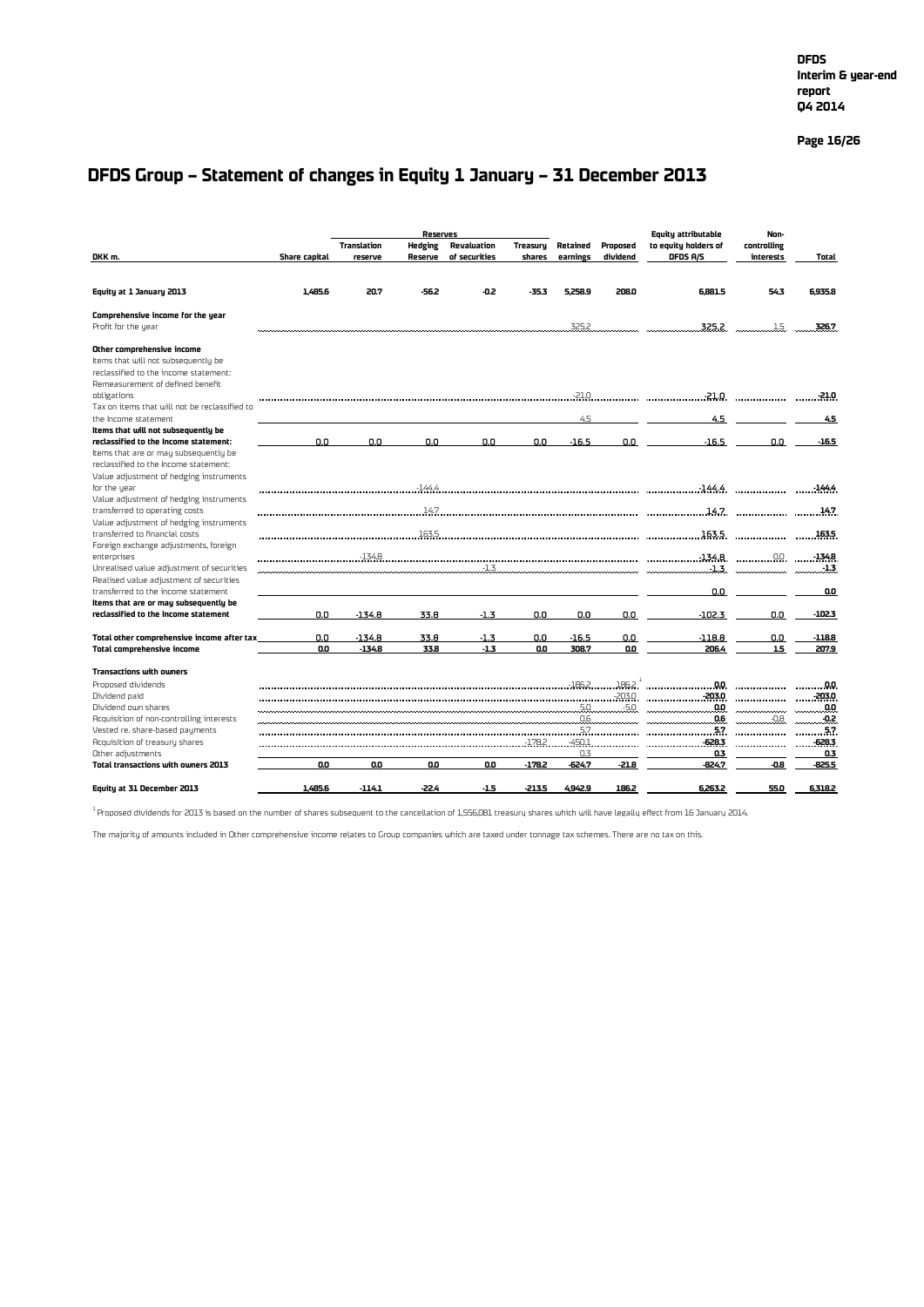**Page 17 /26**

### **DFDS Group - Cash Flow Statement**

|                                                                                    | 2014     | 2013     | 2014       | 2013      |
|------------------------------------------------------------------------------------|----------|----------|------------|-----------|
| DKK m<br>Note                                                                      | Q4       | 04       | Full year  | Full year |
| Operating profit before depreciation (EBITDA) and special items                    | 313.9    | 276.4    | 1.433.4    | 1.212.6   |
| Cash flow effect from special items related to operating activities                | $-5.4$   | $-14.0$  | $-32.8$    | $-22.3$   |
| Adjustments for non-cash operating items, etc.                                     | 6.6      | $-12.0$  | 13.3       | $-17.0$   |
| Change in working capital                                                          | $-22.3$  | 28.2     | 39.5       | 381.1     |
| Payment of pension liabilities and other provisions                                | $-6.7$   | $-8.9$   | $-42.7$    | $-34.5$   |
| Cash flow from operating activities, gross                                         | 286.1    | 269.7    | 1,410.7    | 1,519.9   |
| Interest etc. received                                                             | 26.1     | 26.8     | 110.1      | 88.7      |
| Interest etc. paid                                                                 | $-100.5$ | $-59.0$  | $-253.6$   | $-225.3$  |
| Taxes paid                                                                         | $-7.2$   | $-13.7$  | $-12.5$    | $-18.5$   |
| Cash flow from operating activities, net                                           | 204.5    | 223.8    | 1,254.7    | 1.364.8   |
| Investments in ships including dockings, rebuildings and ships under constructions | $-243.5$ | $-153.9$ | $-857.8$   | $-731.0$  |
| Investments in other non-current tangible assets                                   | $-32.5$  | $-24.0$  | $-111.7$   | $-91.5$   |
| Sale of other non-current tangible assets                                          | 30.5     | $-5.1$   | 38.8       | 15.8      |
| Investments in non-current intangible assets                                       | $-16.0$  | $-8.5$   | $-54.0$    | $-38.3$   |
| Investments in other non-current assets, net                                       | $-0.1$   | 0.0      | $-0.1$     |           |
| 5<br>Acquisition of enterprises, associates, joint ventures and activities         | $-3.7$   | $-1.1$   | $-84.8$    | -98.5     |
| Sale of activities                                                                 | 0.0      | 0.0      | 0.9        | 0.0       |
| Dividend from associates and joint ventures                                        | 0.0      | 0.0      | 0.0        | 0.7       |
| Cash flow to/from investing activities                                             | $-265.3$ | $-192.6$ | $-1.068.7$ | -942.8    |
| Proceed from loans in ships                                                        | 578.1    | 0.0      | 652.6      | 238.6     |
| Repayment and installments of loans in ships                                       | $-984.1$ | $-130.9$ | $-1,506.1$ | $-693.3$  |
| Change in other non-current investments, net                                       | 0.1      | 50.4     | 0.1        | 67.8      |
| Change in other financial loans, net                                               | 365.4    | $-1.1$   | 319.5      | $-10.4$   |
| Payment of financial lease liabilities                                             | $-28.9$  | $-4.1$   | $-46.9$    | $-16.1$   |
| Change in operating credits                                                        | $-280.3$ | 33.5     | $-133.2$   | 93.2      |
| Change in loan to associates and joint ventures                                    | 13.2     | 0.8      | $-4.6$     | 1.9       |
| Proceeds from issuance of corporate bonds                                          | 0.0      | $-3.2$   | 498.3      | 688.3     |
| Acquisition of non-controlling interests                                           | $-0.1$   | 0.0      | $-0.6$     | $-0.2$    |
| Government grants related to assets                                                | 9.0      | 0.0      | 9.0        | 0.0       |
| Acquisition of treasury shares                                                     | $-83.7$  | 0.0      | $-294.9$   | $-628.4$  |
| Dividend paid                                                                      | 0.0      | 0.0      | $-177.3$   | $-203.0$  |
| Exercise of share options                                                          | 19.6     | 0.0      | 23.2       | 0.0       |
| Cash flow to/from financing activities                                             | $-391.7$ | $-54.6$  | -660.9     | $-461.6$  |
| Net increase (decrease) in cash and cash equivalents                               | $-452.5$ | $-23.4$  | $-474.9$   | -39.6     |
| Securities, cash and cash equivalents at beginning of period                       | 1,150.6  | 1.191.8  | 1,166.4    | 1.212.8   |
| Foreign exchange adjustments of securities, cash and cash equivalents              | $-3.6$   | $-2.0$   | 3.0        | $-6.8$    |
| Securities, cash and cash equivalents at end of period                             | 694.5    | 1.166.4  | 694.5      | 1.166.4   |

As of 31 December 2014 cash and cash equivalents includes bonds listed at NASDAQ OMX Nordic of DKK 0 m (31 December 2013: DKK 15.4 m)

The above cannot be derived directly from the income statement and the balance sheet.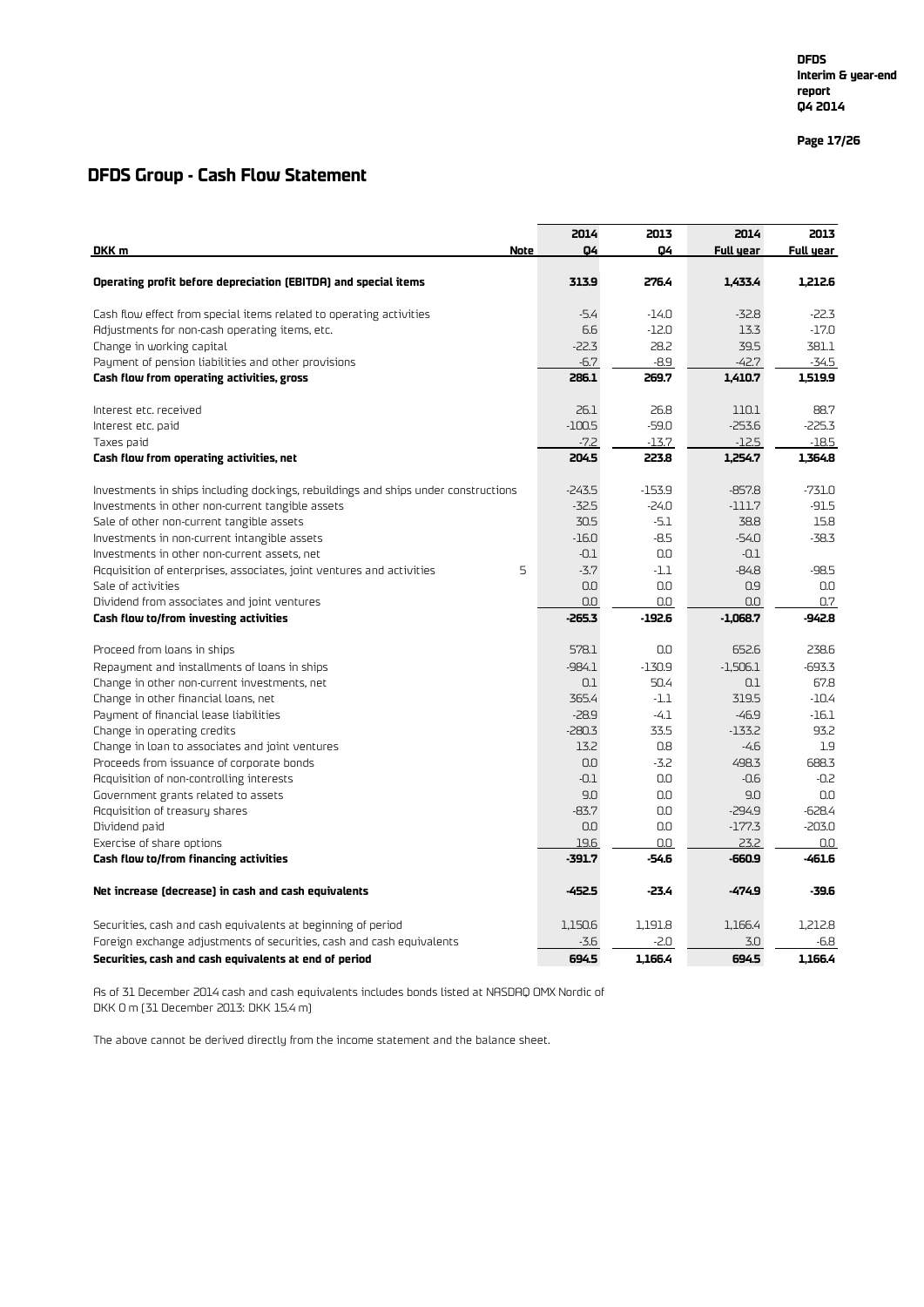**DFDS Interim & year-end report Q4 2014**

**Page 18/26**

#### **Noter**

#### **Note 1 Accounting policies**

This interim report has been prepared in accordance with IAS 34 'Interim Financial Reporting' as adopted by the EU and additional Danish disclosure requirements for interim reports of listed companies. The interim report has been prepared using the same accounting policies as for the annual report for 2014, which has been released today. DFDS has adopted all new, amended or revised accounting standards and interpretations (IFRSs) endorsed by the EU effective for the accounting period beginning on 1 January 2014. These IFRSs have not had any material impact on the Group's interim report.

#### **Note 2 Segment information**

| DKK m                                        |          |                 |           |          |
|----------------------------------------------|----------|-----------------|-----------|----------|
|                                              | Shipping | Logistics       | Non-      |          |
|                                              | Division | <b>Division</b> | allocated | Total    |
| Full year 2014                               |          |                 |           |          |
| External revenue                             | 8.172.0  | 4.596.2         | 11.N      | 12.779.2 |
| Intragroup revenue                           | 561.1    | 28.7            | 273.3     | 863.1    |
| Total revenue                                | 8.733.1  | 4.624.9         | 284.3     | 13.642.3 |
| Operating profit (EBIT) before special items | 669.7    | 123.3           | -97.9     | 695.1    |
| Operating profit after special items (EBIT)  | 628.9    | 125.0           | $-128.3$  | 625.6    |

|                                              | Shipping | Logistics | Non-      |          |
|----------------------------------------------|----------|-----------|-----------|----------|
|                                              | Division | Division  | allocated | Total    |
| Full year 2013                               |          |           |           |          |
| External revenue                             | 7.989.5  | 4,093.0   | 14.6      | 12.097.1 |
| Intragroup revenue                           | 540.9    | 90.1      | 275.7     | 906.7    |
| Total revenue                                | 8.530.4  | 4.183.1   | 290.3     | 13.003.8 |
|                                              |          |           |           |          |
| Operating profit (EBIT) before special items | 521.9    | 92.5      | $-111.4$  | 503.0    |
| Operating profit after special items (EBIT)  | 520.3    | 92.5      | $-126.9$  | 485.9    |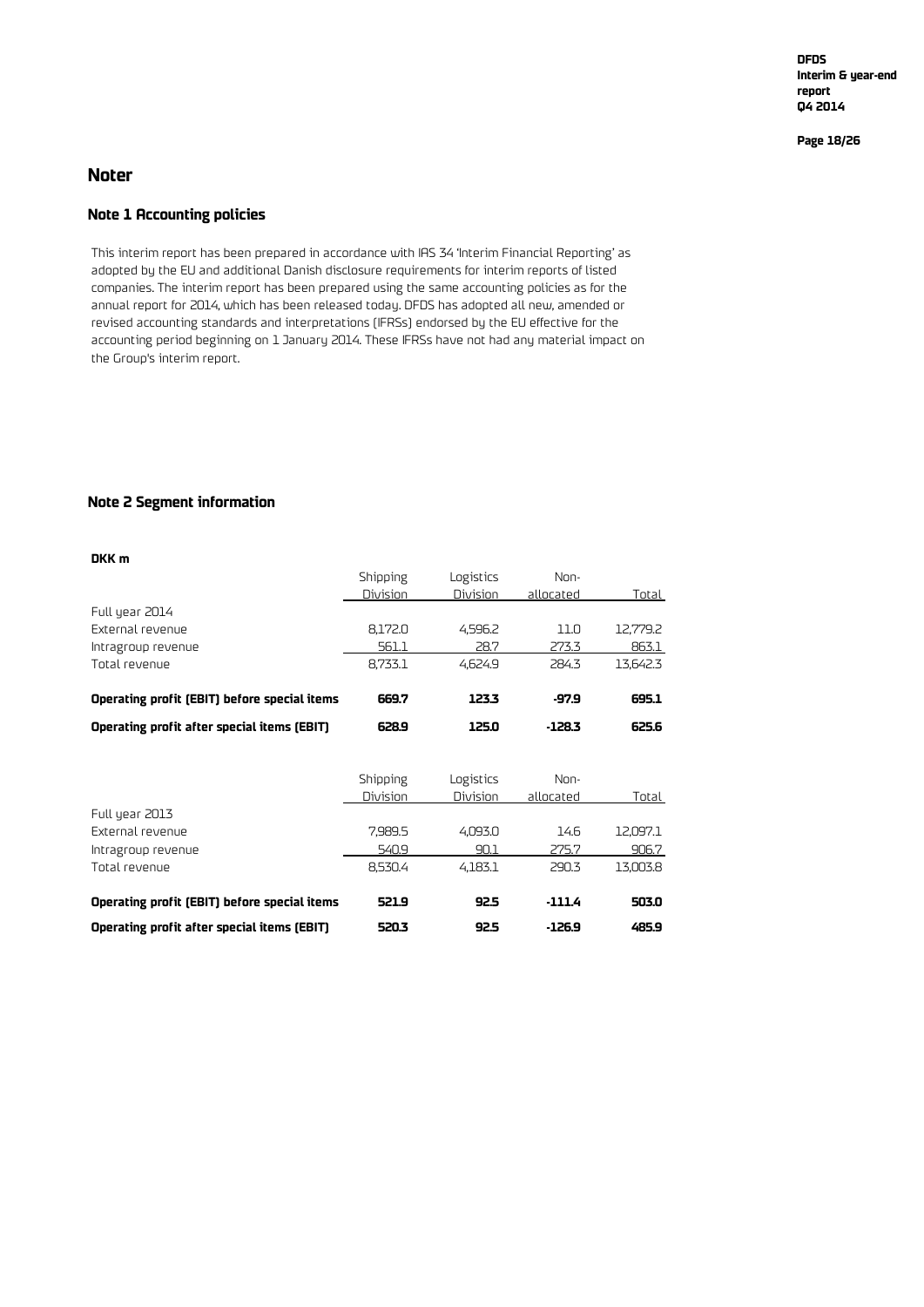#### **Page 19/26**

#### **Note 3 Special items**

#### **DKK m**

| 2014      | 2013             |
|-----------|------------------|
| Full year | Full year        |
|           |                  |
|           |                  |
|           | O                |
|           |                  |
| $-4.7$    | 16.1             |
|           |                  |
| $-29.5$   | $-23.6$          |
| 0.0       | 22.2             |
| 0.0       | $-11.8$          |
|           |                  |
| $-3.7$    | O.O              |
|           |                  |
|           |                  |
| 1.8       | 0.0              |
|           |                  |
| $-1.0$    | $-2.3$           |
|           |                  |
|           |                  |
| 0.0       | $-17.7$          |
|           | -17.1            |
|           | $-32.3$<br>-69.5 |

#### **Note 4 Financial items**

#### **2014**

#### **Financial items, net**

Included in financial items, net of DKK -124.1m for the year 2014 (2013: DKK -136.3m) is income of DKK 27.9m from a waiver of a loan from a minority shareholder in a subsidiary realised in Q2 2014.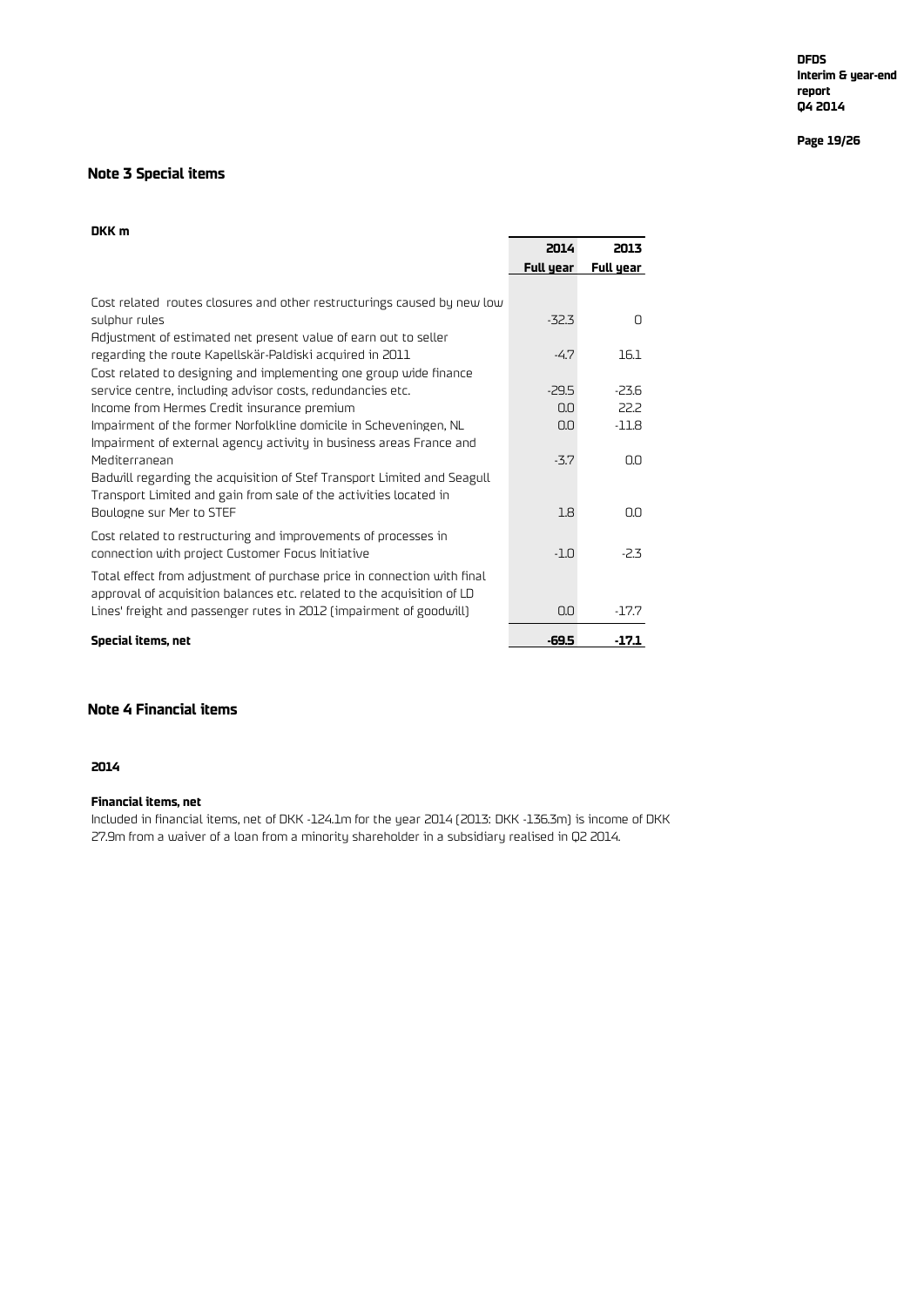**DFDS Interim & year-end report Q4 2014**

**Page 20/26**

#### **Note 5 Acquisition of enterprises and sale of activities**

#### **Acquisitions 2014**

#### **Quayside Group Acquisition**

On 1 July 2014 the acquisition of Quayside Group was completed and the DFDS Group obtained control as from this date. After the acquisition the DFDS Group has 100% ownership of the acquired companies. The acquired companies are consolidated in the consolidated financial statements of DFDS A/S as from this date.

The acquisition is 100% made by the subsidiary DFDS Logistics Partners Limited and the acquired companies are after the acquisition included in Business Unit UK & Ireland.

DFDS pay DKK 102.8m for the acquisition of the Group. In addition, two earn-out agreements have been entered into according to which DFDS, based on the acquired Group's financial performance for 2013/14 and 2014/15, may pay an additional cash consideration in the range of DKK 0-23.3m.

Based on the expectations to the acquired Group's earnings for 2013/14 and 2014/15 the earn-out agreements are estimated to DKK 23.3m. Consequently, the total purchase price is calculated at DKK 126.1m.

The acquisition has a negative liquidity effect of DKK 99.9m as cash at hand and in bank in the acquired companies amounts to DKK 2.9m whereas the cash consideration paid amounts to DKK 102.8m.

In connection with the acquisition DFDS has measured identifiable intangible assets in the form of customer relations which are recognised in the acquisition balance sheet at their fair value. The fair value of customer relations is preliminary calculated to DKK 19.0m on the acquisition date.

Following recognition of acquired identifiable assets and liabilities at their fair value, the goodwill related to the acquisition has preliminary been measured at DKK 104.3m. The goodwill represents the value of assets whose fair value cannot be reliably measured, including the value of the staff and know-how taken over, expected synergies from combining the acquired Group with the existing DFDS activities. The valuation of these assets is either subject to great uncertainty or beyond DFDS' control. Accordingly, such fair values are deemed not to be reliable for accounting purposes.

Trade receivables have been recognised at the acquisition date at a fair value of DKK 33.4m which is DKK 2.6m less than their gross value.

DFDS Group incurred transaction costs (including stamp duty) of DKK 1.0m, which are recognised in Cost of sales and administration in the income statement.

#### **STEF Acquisition**

On 31 January 2014 the acquisition of the two Scottish companies STEF Transport Limited and Seagull Transport Limited from STEF was completed and the DFDS Group obtained control as from this date. After the acquisition the DFDS Group has 100% ownership of the acquired companies. The acquired companies are consolidated in the consolidated financial statements of DFDS A/S as from this date.

The acquisition is 100% made by the subsidiary DFDS Logistics Limited and the acquired companies are after the acquisition included in Business Unit UK & Ireland.

DFDS paid DKK 17.0m for the acquisition of the companies.

The acquisition has a positive liquidity effect of DKK 18.8m as cash at hand and in bank in the acquired companies amounts to DKK 35.8m whereas the cash consideration paid amounts to DKK 17.0m.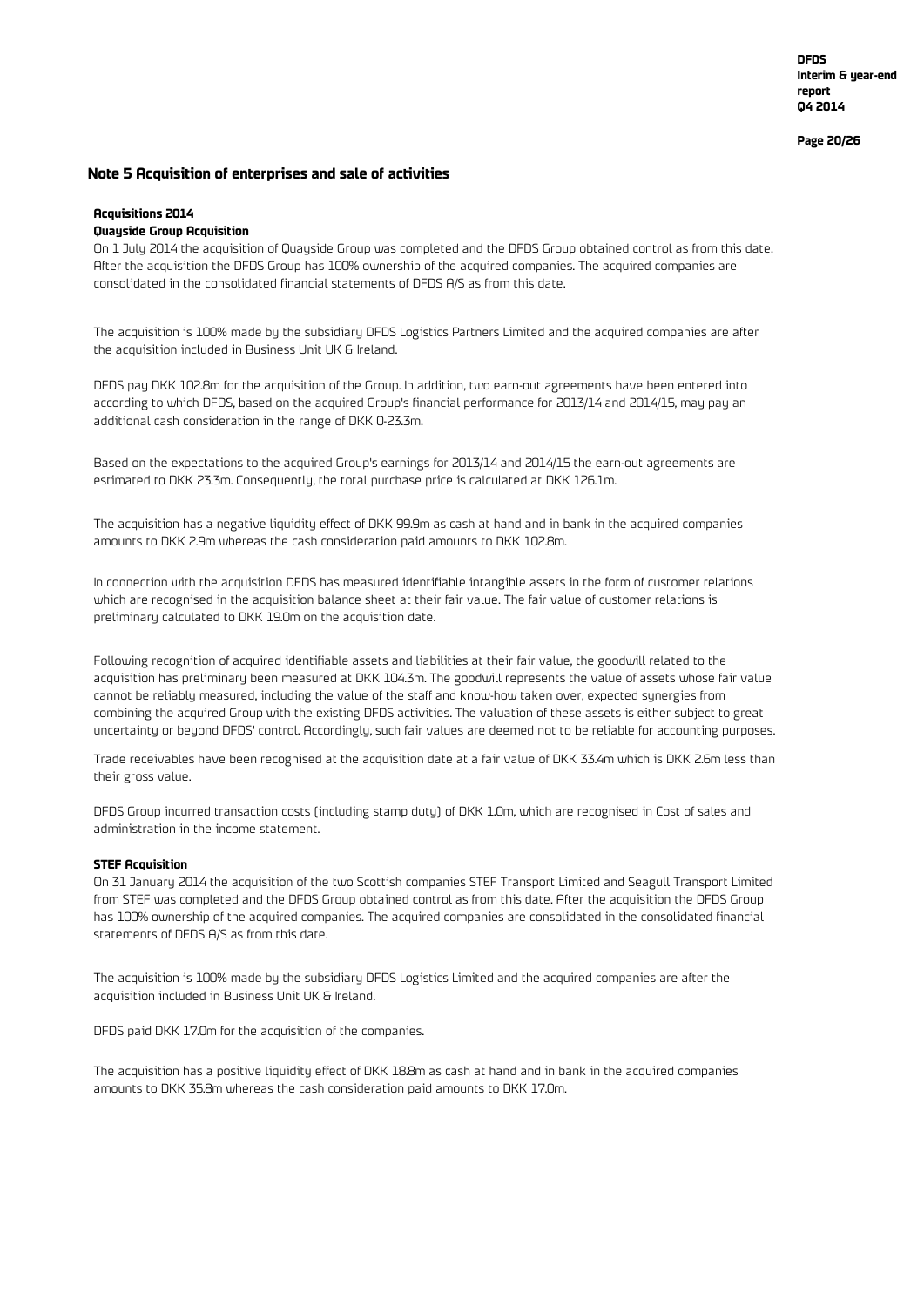#### **Note 5 Acquisition of enterprises and sale of activities (continued)**

Following recognition of identifiable assets and liabilities at their fair value, the badwill related to the acquisition has preliminary been measured at DKK 0.9m. The acquired companies have been loss making and after the remeasurement of acquired net assets to fair value a badwill of DKK 0.9m occur, which is recognised as income under Special items in 2014.

Trade receivables have been recognised at the acquisition date at a fair value of DKK 11.3m which is DKK 1.4m less than their gross value.

DFDS Group incurred transaction costs of DKK 0.6m, which are recognised in Cost of sales and administration in the income statement.

As a part of the transactions the continental distribution and handling activities of DFDS Logistics located in Boulogne sur Mer were sold to STEF as per 31 January 2014. The activities were part of the Business Unit UK and Ireland. The transferred activities included six employees, transport contracts and lease of buildings in Boulogne sur Mer. The sales price amounts to DKK 0.9m. No balance sheet items were transferred. The sale results in a gain of DKK 0.9m which is recognised as income under Special items in 2014.

|                                                           | Preliminary fair value at<br>acquisition date |                                   |  |  |
|-----------------------------------------------------------|-----------------------------------------------|-----------------------------------|--|--|
| DKK <sub>m</sub>                                          |                                               |                                   |  |  |
|                                                           | <b>STEF</b>                                   | Quayside Group                    |  |  |
|                                                           | Acquisition (as<br>from 1/2-2014)             | Acquisition (as<br>from 1/7-2014) |  |  |
| Non-current intangible assets                             | 0.0                                           | 19.0                              |  |  |
| Non-current tangible assets                               | 9.2                                           | 95.3                              |  |  |
| Deferred tax asset                                        | 14.0                                          | 8.6                               |  |  |
| Non-current assets                                        | 23.2                                          | 122.9                             |  |  |
| Receivables                                               | 11.7                                          | 43.3                              |  |  |
| Cash at hand and in bank                                  | 35.8                                          | 2.9                               |  |  |
| Current assets                                            | 47.5                                          | 46.2                              |  |  |
| <b>Assets</b>                                             | 70.7                                          | 169.1                             |  |  |
| Interest bearing debt                                     | 44.4                                          | 62.6                              |  |  |
| Non-interest bearing debt                                 | 0.0                                           | 10.6                              |  |  |
| Non-current liabilities                                   | 44.4                                          | 73.2                              |  |  |
| Trade payables                                            | 5.4                                           | 17.7                              |  |  |
| Interest bearing debt                                     | 0.0                                           | 37.4                              |  |  |
| Other current liabilities                                 | 3.0                                           | 19.0                              |  |  |
| Current liabilities                                       | 8.4                                           | 74.1                              |  |  |
| <b>Liabilities</b>                                        | 52.8                                          | 147.3                             |  |  |
| Fair value of acquired net assets                         | 17.9                                          | 21.8                              |  |  |
| <b>Total purchase price</b>                               |                                               |                                   |  |  |
| Cash consideration                                        | 17.0                                          | 102.8                             |  |  |
| Deferred consideration (estimated fair value of Earn-Out) | 0.0                                           | 23.3                              |  |  |
| Fair value of total purchase price                        | 17.0                                          | 126.1                             |  |  |
| Goodwill/ (badwill) at acquisition                        | $-0.9$                                        | 104.3                             |  |  |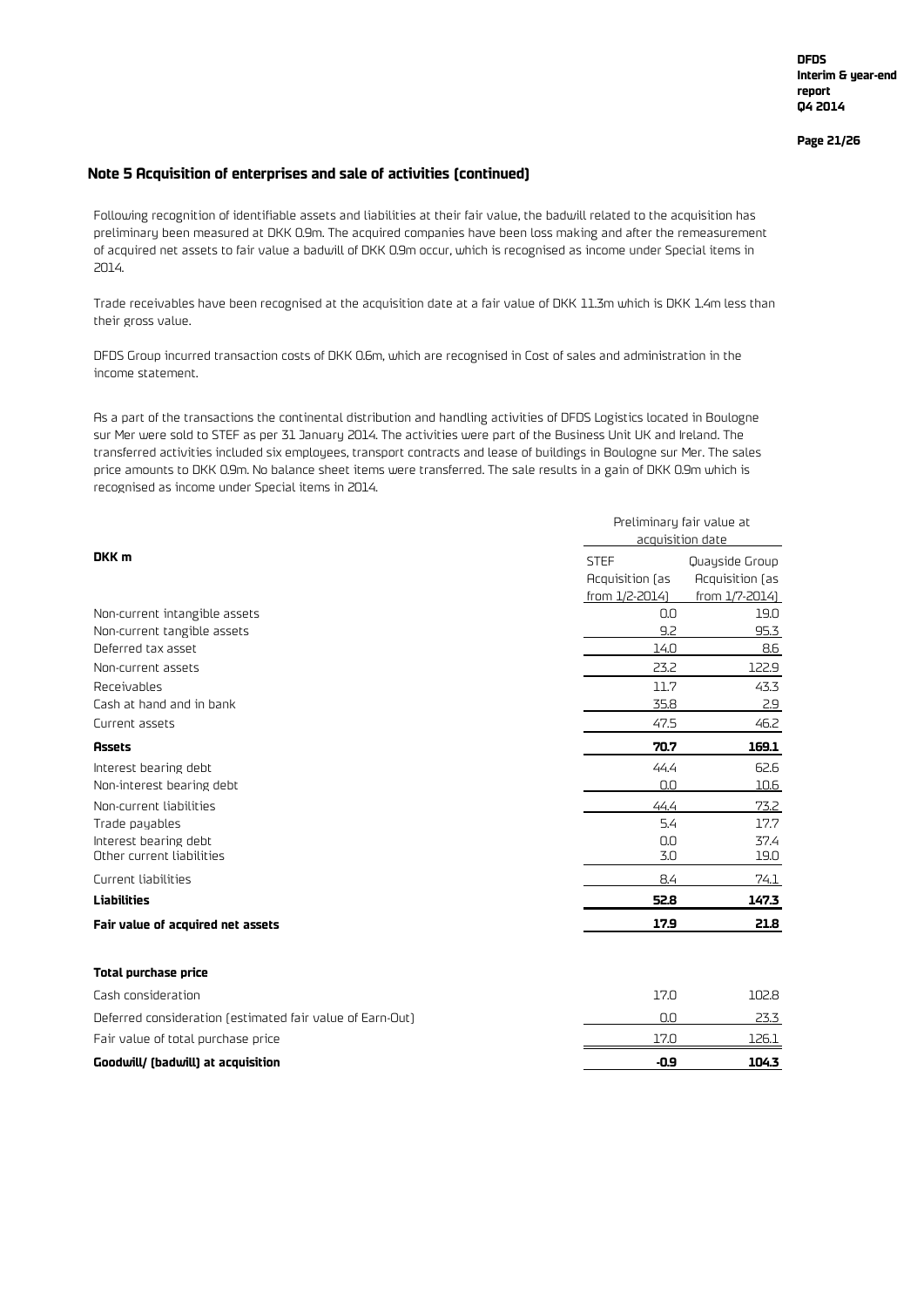**Page 22/26**

#### **Note 5 Acquisition of enterprises and sale of activities (continued)**

Of the Group's total revenue of DKK 12,779.1m for the period 1 January - 31 December 2014 DKK 64.7m relates to the STEF acquisition (consolidated from 1 February 2014) and DKK 112.4m relates to the Quayside Group acquisition (consolidated from 1 July 2014) . Of the Group's profit before tax of DKK 501.4m for the period 1 January - 31 December 2014 DKK 2.8m relates to the STEF acquisition and DKK 2.9m relates to the Quayside Group acquisition.

Had the acquisitions occurred at the beginning of the financial year, the Group's total revenue for the period 1 January - 31 December 2014 would estimated amount to approximately DKK 12,895.7m, and result before tax would estimated amount to approximately DKK 507.2m.

#### Other acquisitions in 2014

DFDS has during 2014 acquired an agency activity (no assets and liabiities were acquired) related to the route Marseille - Tunis for a cash consideration of DKK 3.7m.

#### **Acquisition 2013**

On 18 September 2013 the acquisition of the entire share capital of the Swedish company Karlshamn Express AB and its subsidiaries and associated companies, was finally completed.

After the acquisition the DFDS Group has 100 % ownership of the acquired companies. The acquired companies are consolidated in the consolidated financial statements of DFDS A/S as from this date.

The acquisition is 100% made by the subsidiary DFDS Seaways Holding AB and the acquired companies are after the acquisition included in Business Unit Nordic.

DFDS pay DKK 106.6m for the acquisition of the Company.

In connection with the acquisition DFDS has measured identifiable intangible assets in the form of customer relations which are recognised in the acquisition balance sheet at their estimated fair value. The estimated fair value of customer relations is preliminary calculated to DKK 15.3m on the acquisition date.

Following recognition of identifiable assets and liabilities at their fair value, the goodwill related to the acquisition has preliminary been measured at DKK 63.7m at acquisition date. The goodwill represents the value of assets whose fair value cannot be reliably measured, including the value of the staff and know-how taken over, expected synergies from combining the acquired group with the existing DFDS activities, and the value of gaining access to new markets. The valuation of these assets is either subject to great uncertainty or beyond DFDS' control. Accordingly, these fair values are deemed not to be reliable.

Goodwill relates to Business Unit Nordic.

Trade receivables have been recognised at the acquisition date at a fair value of DKK 20.1m which is DKK 0.5m lower than their gross value.

DFDS Group incurred transaction costs of DKK 2.6m which are recognised in Cost of sales and administration in the income statement.

Of the Group's total revenue of DKK 12,097.0 m for the period 1 January - 31 December 2013 DKK 56.4m relates to the acquired Group. Of the Group's result before tax of DKK 349.6m for the period 1 January - 31 December 2013 DKK 0.8 m relates to the acquired Group.

Had the acquisition occurred at the beginning of the financial year, the Group's total revenue for the period 1 January - 31 December 2013 would estimated amount to DKK 12,243m, and result before tax would estimated amount to DKK 355.4m.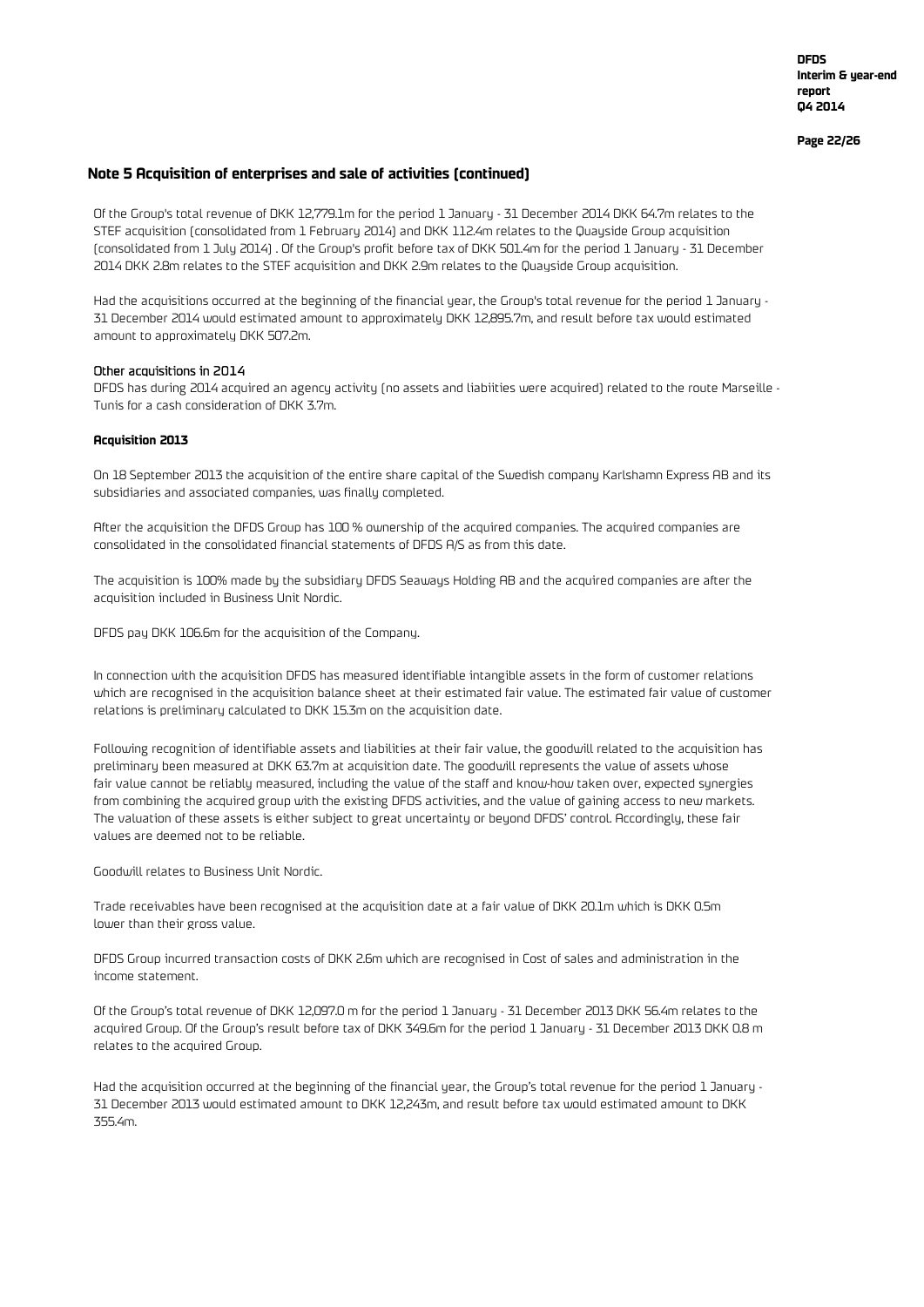**Page 23/26**

### **Note 5 Acquisition of enterprises and sale of activities (continued)**

|                                    | Fair value at    |
|------------------------------------|------------------|
|                                    | acquisition date |
| DKK m                              | 18 September     |
|                                    | 2013             |
| Non-current intangible assets      | 15.3             |
| Non-current tangible assets        | 28.8             |
| Non-current assets                 | 44.1             |
| Receivables                        | 36.5             |
| Cash at hand and in bank           | 9.0              |
| Current assets                     | 45.5             |
| <b>Assets</b>                      | 89.6             |
| Provisions                         | 0.1              |
| Bank debt                          | 16.7             |
| Non-current liabilities            | 16.8             |
| Trade payables                     | 11.5             |
| Other current liabilities          | 18.6             |
| Current liabilities                | 30.1             |
| Liabilities                        | 46.9             |
| Fair value of acquired net assets  | 42.7             |
| Total purchase price               |                  |
| Cash consideration                 | 106.4            |
| Goodwill/ (badwill) at acquisition | 63.7             |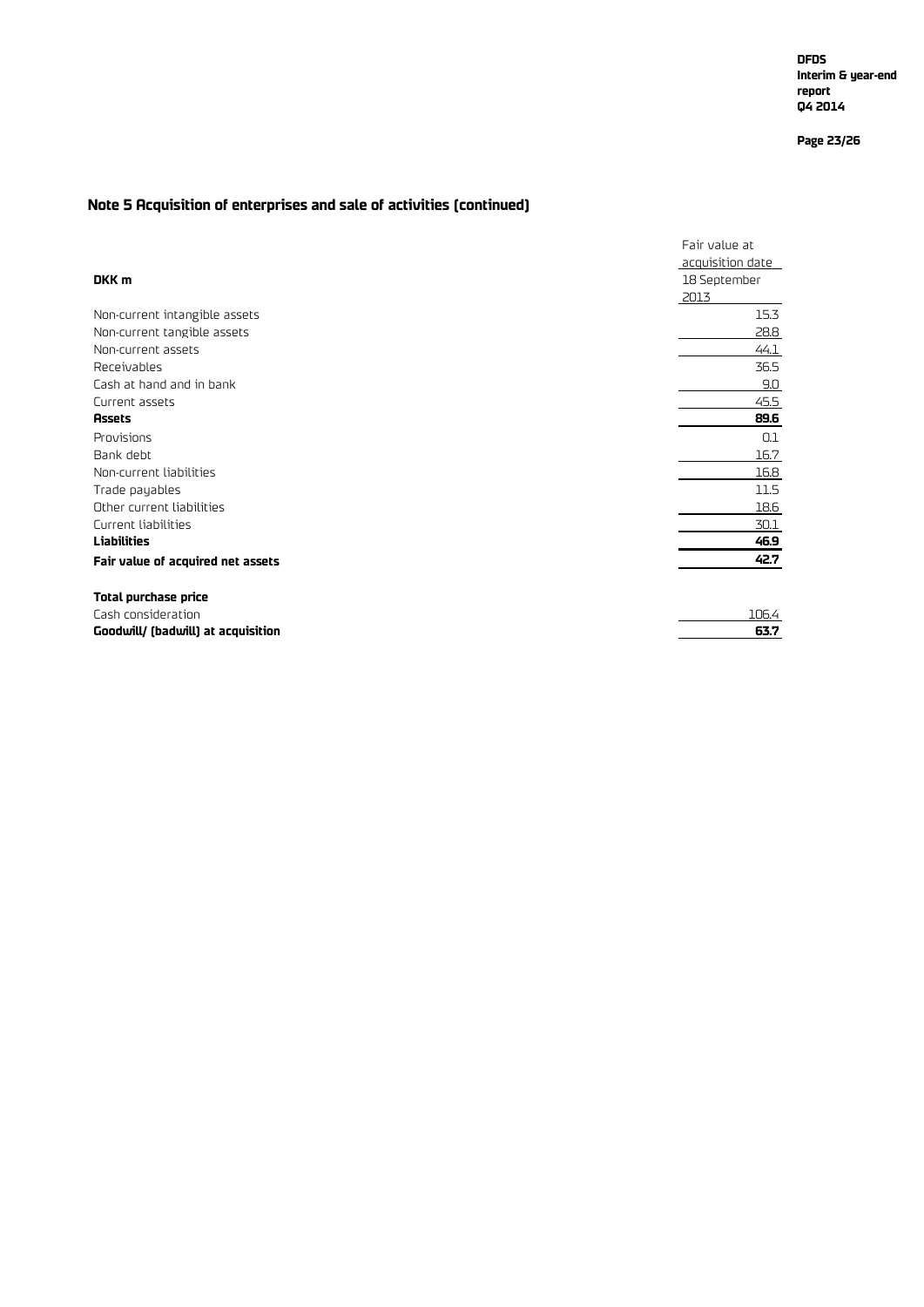**Page 24/26**

#### **Note 6 Fair value measurement of financial instruments**

The table below discloses fair value and carrying amount of financial instruments measured at fair value in the balance sheet. Furthermore, categorisation of the valuation method according to the the fair value hierarchy is stated.

|                                                             | 31 December 2014 |          | 31 December 2013 |               |
|-------------------------------------------------------------|------------------|----------|------------------|---------------|
| DKK m                                                       | Fair             | Carrying |                  | Fair Carrying |
|                                                             | value            | amount   | value            | amount        |
| <b>Financial asssets</b>                                    |                  |          |                  |               |
| Financial asssets available for sale (Level 1)              | 1.4              | 1.4      | 16.7             | 16.7          |
| Derivatives (Level 2)                                       | 13.6             | 13.6     | 2.7              | 2.7           |
| Assets held for sale (non-recurring fair value measurement) |                  |          |                  |               |
| (Level 3)                                                   | 61.7             | 61.7     | 61.8             | 61.8          |
| <b>Financial liabilities</b>                                |                  |          |                  |               |
| Derivatives (Level 2)                                       | 275.7            | 275.7    | 162.8            | 162.8         |

Transfers between levels of the fair value hierarchy are considered to have occured at the date of the event or change in circumstances that caused the transfer.

There were no transfers between the levels in the fair value hierarchy in 2014.

#### **Techniques for calculating fair values**

#### Derivatives

DFDS' usage of derivatives includes interest rate swaps, bunker swaps, forward exchange contracts and currency swaps. The fair values on interest rate swaps have been calculated by discounting the expected future interest payments. The discount rate for each interest payment is estimated on the basis of a swap interest curve, which is calculated based on a wide spread of market interest rates. The fair value on forward exchange contracts are based on interest curve calculations in DFDS' Treasury system. Calculations are based on a spread of market interest rates in the various currencies. Calculation on bunker swaps are based on quoted forward curve from various financial institutions.

#### Financial asssets available for sale

Financial asssets available for sale measured at level 1 are listed shares and bonds and is measured at the quoted prices.

Financial assets available for sale also comprise other shares and equity investments as well as other investments. These are some minor unlisted enterprises and holdings. They are measured at cost reduced by write-downs, if any, and consequently, they are not included in the fair value hierarchy.

#### Assets held for sale

Assets held for sale (non-recurring fair value measurement) comprise the former Norfolkline domicile in Scheveningen with a carrying amount of DKK 13.5m (2013: DKK 13.5m) and the ropax ship VILNIUS SEAWAYS with a carrying amount of DKK 48.2m (2013: DKK 48.2m). The fair value of the building is based on a valuation made by an independent real estate broker etc., and the fair value of the ship is based on valuations from independent ship brokers etc.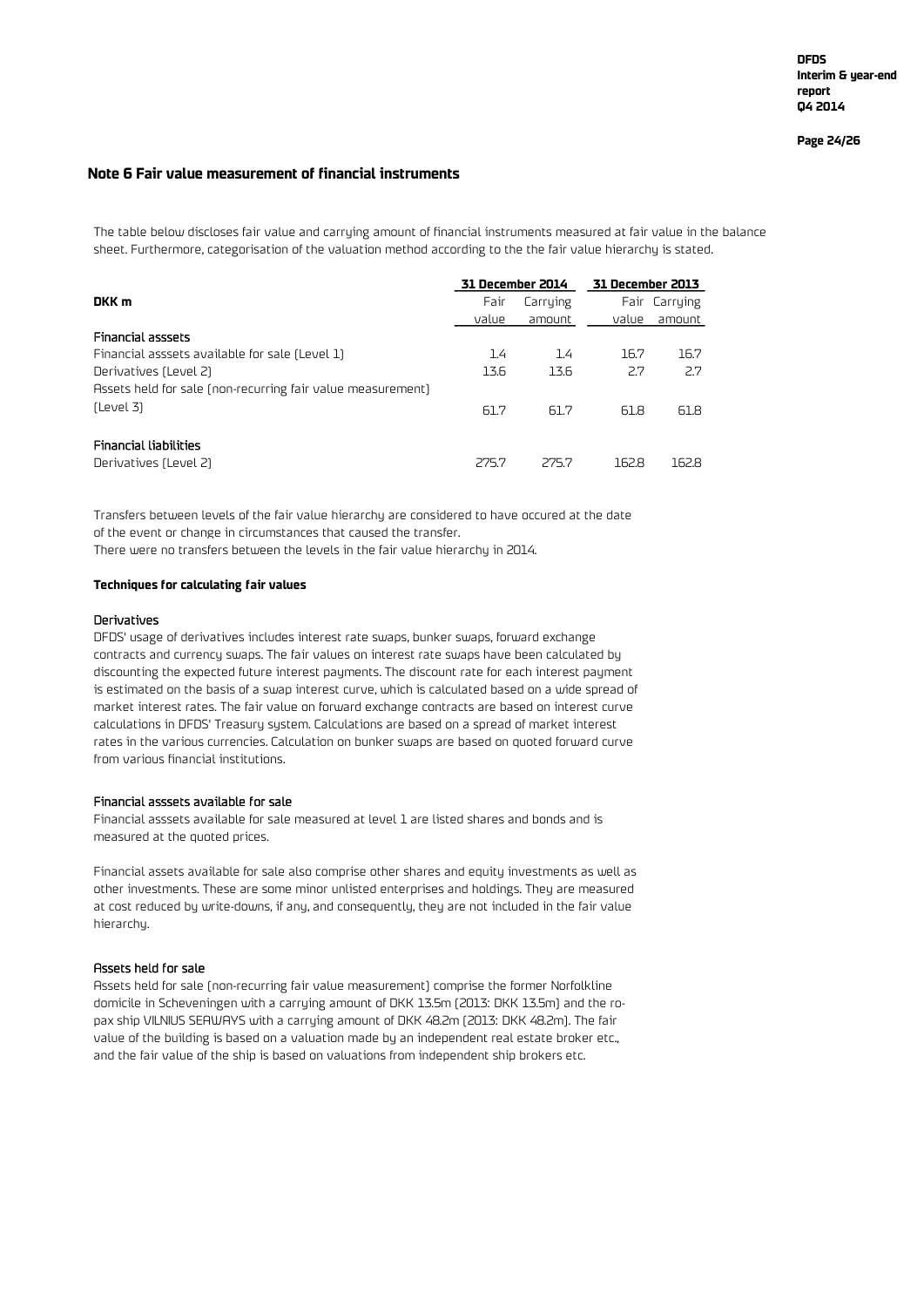**DFDS Interim & year-end report Q4 2014**

**Page 25/26**

**2014 2013**

#### **Note 7 Supplementary financial information on the Parent company**

As a result of DFDS A/S' issuance of corporate bonds on Oslo Stock Exchange there is a requirement to provide certain supplementary financial information on the parent company. The following financial information is prepared in accordance with the accounting policies etc. applied by DFDS for the parent company, ref. description in the financial statements for 2014.

#### **DKK m**

|                                                                 | <b>Full year</b> | Full year |
|-----------------------------------------------------------------|------------------|-----------|
| Income statement                                                |                  |           |
| Revenue                                                         | 6,583.2          | 6,335.3   |
| Operating profit before depreciation (EBITDA) and special items | 866.6            | 734.3     |
| Operating profit (EBIT) before special items                    | 526.6            | 430.7     |
| Special items, net                                              | $-42.4$          | -77.4     |
| Operating profit (EBIT)                                         | 484.2            | 353.3     |
| Profit before tax                                               | 429.6            | 308.8     |
| Profit for the period                                           | 424.9            | 313.2     |
| <b>Assets</b>                                                   |                  |           |
| Non-current intangible assets                                   | 251.0            | 215.1     |
| Non-current tangible assets                                     | 3,449.6          | 3,219.4   |
| Investments in associates and joint ventures                    | 3,876.8          | 3,936.8   |
| Other non-current assets                                        | 19.9             | 739.3     |
| Non-current assets                                              | 7,597.3          | 8,110.6   |
| Current receivables from affiliated companies                   | 1,970.4          | 1,667.9   |
| Other current assets                                            | 1,244.6          | 1,489.9   |
| Current assets *)                                               | 3,215.0          | 3,157.8   |
| <b>Assets</b>                                                   | 10,812.3         | 11,268.4  |
| *) hereof cash and securities                                   | 508.0            | 696.3     |
| <b>Equity and liabilities</b>                                   |                  |           |
| Equity                                                          | 4,583.7          | 4.648.4   |
| Non-current liabilities to affiliated companies                 | 0.0              | 0.0       |
| Other non-current liabilities                                   | 2,773.9          | 2,112.5   |
| Non-current liabilities                                         | 2,773.9          | 2,112.5   |
| Current liabilities to affiliated companies                     | 2,226.4          | 2,784.9   |
| Other current liabilities                                       | 1,228.4          | 1,722.6   |
| Current liabilities                                             | 3,454.8          | 4,507.5   |
| <b>Equity and liabilities</b>                                   | 10,812.3         | 11,268.4  |
| Equity ratio, %                                                 | 42.4%            | 41.3%     |
| Net interest bearing debt                                       | 2,521.4          | 2,478.7   |

The parent company's revenue increased by DKK 247.9m, equivalent to 3.9%. Operating profit before depreciation and special items (EBITDA) increased from DKK 734.3m to DKK 866.6m.

Special items is a cost of DKK 42.4m related to costs in connection with project Customer Focus Initiative (DKK 1.0m) and project ONE Finance (DKK 3.0), cost related to termination of routes caused by new low sulphur rules (DKK 7.0m), impairment of investments in subsidiaries (DKK 26.7m) and adjustment of earn-out provision regarding a route acquired in 2011 (DKK 4.7m).

The parent company's net interest bearing debt increased from DKK 2,478.7m at 31 December 2013 to DKK 2,521.4m. at 31 December 2014, equivalent to DKK 42.7m.